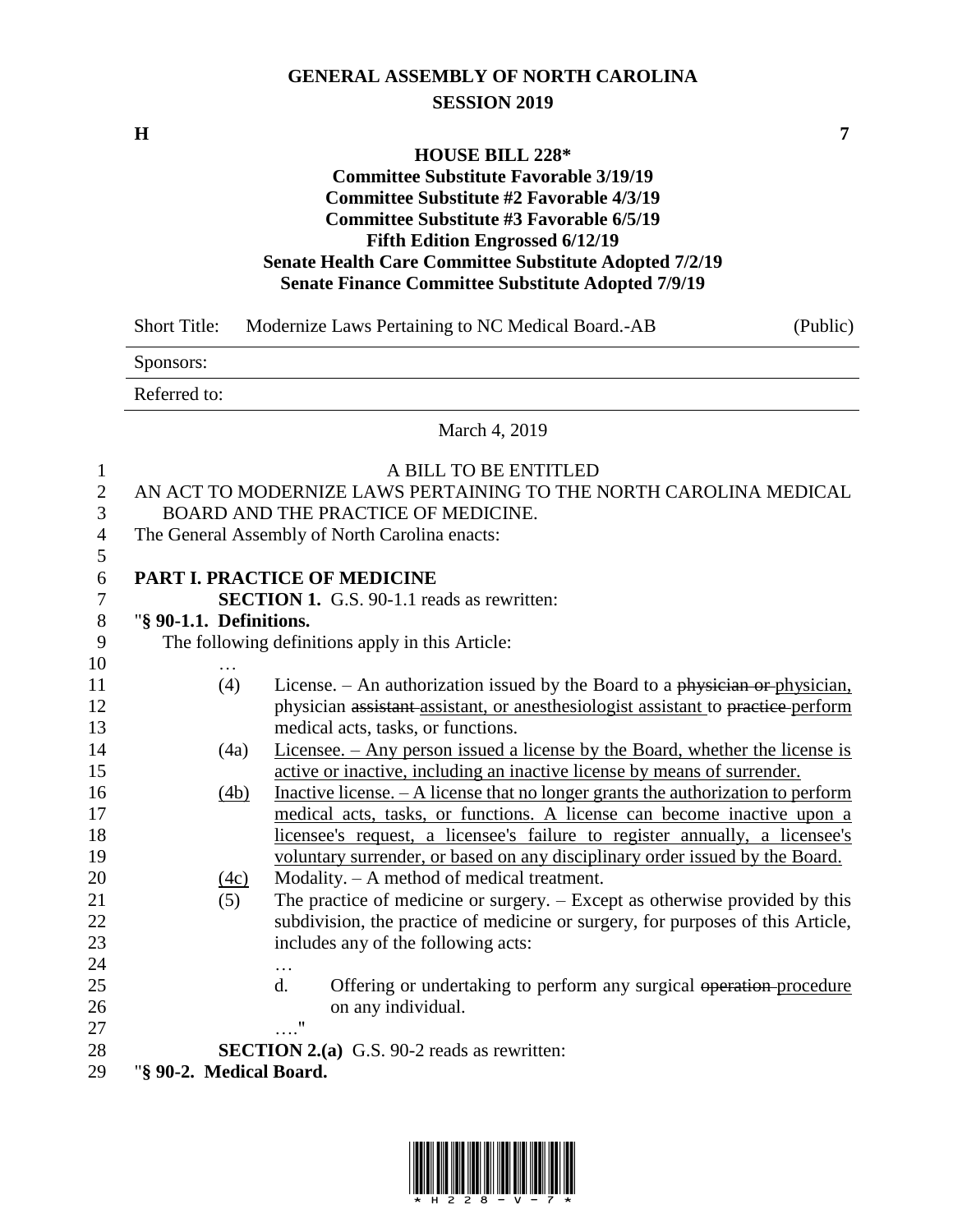|                                     | <b>General Assembly Of North Carolina</b>                                                                                                                                           | <b>Session 2019</b> |
|-------------------------------------|-------------------------------------------------------------------------------------------------------------------------------------------------------------------------------------|---------------------|
| (a)<br>shall consist of 13 members: | There is established the North Carolina Medical Board to regulate the practice of<br>medicine and surgery for the benefit and protection of the people of North Carolina. The Board |                     |
| .<br>(2)                            | Five members shall all be appointed by the Governor as follows:                                                                                                                     |                     |
|                                     |                                                                                                                                                                                     |                     |
|                                     | One shall be a duly licensed physician who is a doctor of esteopathy<br>e.                                                                                                          |                     |
|                                     | osteopathic medicine or a full-time faculty member of one of the                                                                                                                    |                     |
|                                     | medical schools in North Carolina who utilizes integrative medicine                                                                                                                 |                     |
|                                     | in that person's clinical practice, as recommended by the Review Panel<br>pursuant to G.S. 90-3.                                                                                    |                     |
|                                     |                                                                                                                                                                                     |                     |
|                                     | <b>SECTION 2.(b)</b> G.S. $90-2(d)$ reads as rewritten:                                                                                                                             |                     |
| " $(d)$                             | Any member of the Board may be removed from office by the Governor for good                                                                                                         |                     |
|                                     | cause shown. Any vacancy in the physician, physician assistant, or nurse practitioner                                                                                               |                     |
|                                     | membership of the Board shall be filled for the period of the unexpired term by the Governor                                                                                        |                     |
|                                     | from a list submitted by the Review Panel pursuant to G.S. 90-3 except as provided in                                                                                               |                     |
|                                     | G.S. 90-2(a)(2)a.-G.S. 90-3. Any vacancy in the public membership of the Board shall be filled                                                                                      |                     |
|                                     | by the appropriate appointing authority for the unexpired term."<br><b>SECTION 2.(c)</b> Section 2(a) becomes effective October 31, 2019.                                           |                     |
|                                     | <b>SECTION 3.</b> G.S. 90-3 reads as rewritten:                                                                                                                                     |                     |
|                                     | "§ 90-3. Review Panel recommends certain Board members; criteria for recommendations.                                                                                               |                     |
| (a)                                 | There is created a Review Panel to review all applicants for the physician positions,                                                                                               |                     |
|                                     | the physician assistant position, and the nurse practitioner position on the Board except as                                                                                        |                     |
|                                     | provided in G.S. $90-2(a)(2)a$ . Board. The Review Panel shall consist of nine members, including                                                                                   |                     |
|                                     | four from the Medical Society, one from the Old North State Medical Society, one from the North                                                                                     |                     |
|                                     | Carolina Osteopathic Medical Association, one from the North Carolina Academy of Physician                                                                                          |                     |
|                                     | Assistants, one from the North Carolina Nurses Association Council of Nurse Practitioners, and                                                                                      |                     |
|                                     | one public member currently serving on the Board. All physicians, physician assistants, and nurse                                                                                   |                     |
|                                     | practitioners serving on the Review Panel shall be actively practicing in North Carolina.<br>The Review Panel shall contract for the independent administrative services needed to  |                     |
|                                     | complete its functions and duties. The Board shall provide funds to pay the reasonable cost for                                                                                     |                     |
|                                     | the administrative services of the Review Panel. The Board shall convene the initial meeting of                                                                                     |                     |
|                                     | the Review Panel. The Review Panel shall elect a chair, and all subsequent meetings shall be                                                                                        |                     |
| convened by the Review Panel.       |                                                                                                                                                                                     |                     |
|                                     | The Governor shall appoint Board members as provided in G.S. 90-2. The Review Panel shall                                                                                           |                     |
|                                     | attempt to make its recommendations to the Governor reflect the composition of the State with                                                                                       |                     |
|                                     | regard to gender, ethnic, racial, and age composition.                                                                                                                              |                     |
|                                     | The Review Panel and its members and staff shall not be held liable in any civil or criminal                                                                                        |                     |
| (b)                                 | proceeding for exercising, in good faith, the powers and duties authorized by law.<br>To be considered qualified for a physician position, the physician assistant position,        |                     |
|                                     | or nurse practitioner position on the Board, an applicant shall meet each of the following criteria:                                                                                |                     |
|                                     |                                                                                                                                                                                     |                     |
| (9)                                 | Indicate, in a manner prescribed by the Review Panel, that the applicant: (i)                                                                                                       |                     |
|                                     | understands that the primary purpose of the Board is to protect the public; (ii)                                                                                                    |                     |
|                                     | is willing to take appropriate disciplinary action against his or her peers for                                                                                                     |                     |
|                                     | misconduct or violations of the standards of care or practice of medicine;                                                                                                          |                     |
|                                     | medical care; and (iii) is aware of the time commitment needed to be a                                                                                                              |                     |
|                                     | constructive member of the Board.                                                                                                                                                   |                     |
|                                     |                                                                                                                                                                                     |                     |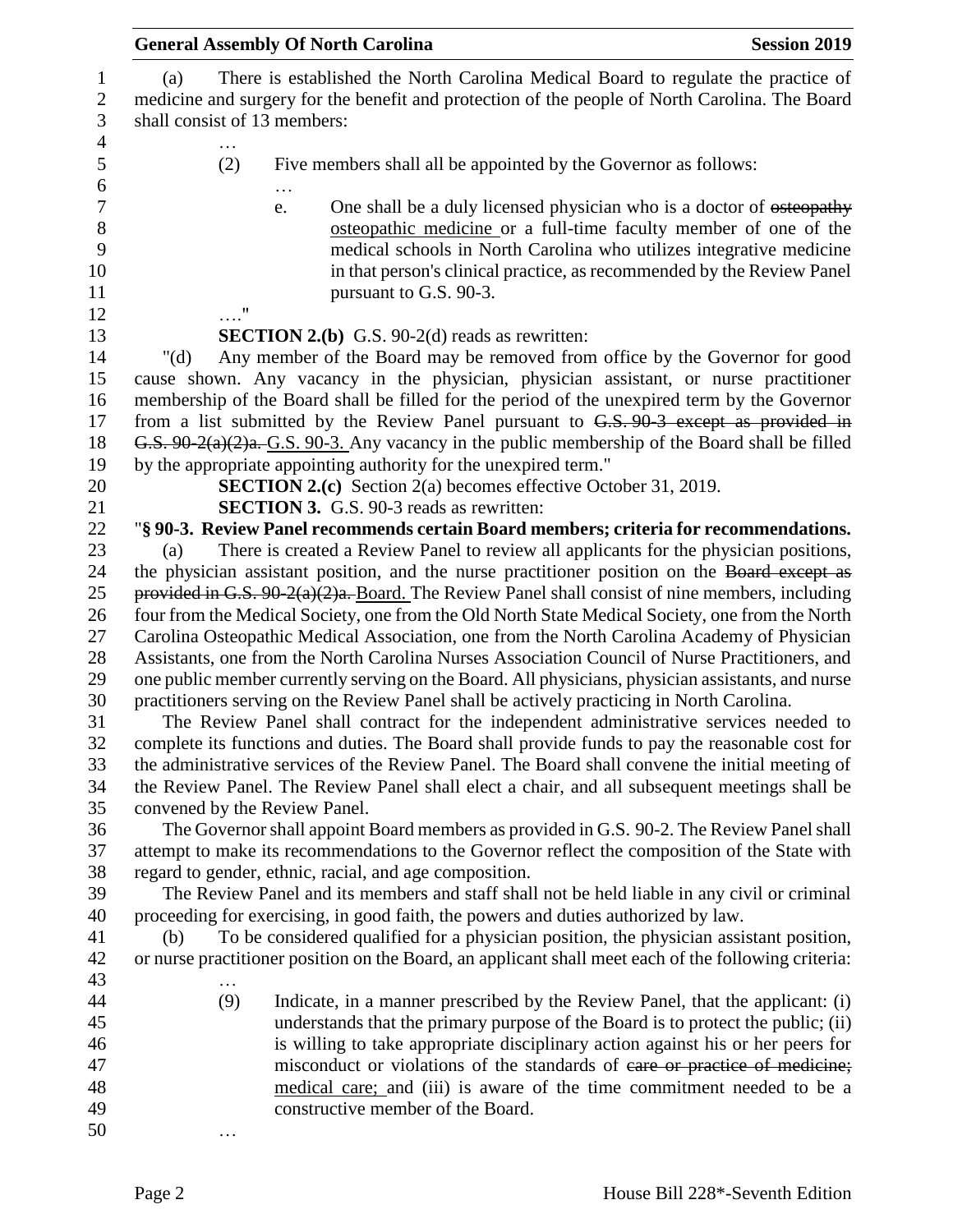|                              |                    | <b>General Assembly Of North Carolina</b>                                                                                                                                                                                                                                                                                                                                                          | <b>Session 2019</b> |
|------------------------------|--------------------|----------------------------------------------------------------------------------------------------------------------------------------------------------------------------------------------------------------------------------------------------------------------------------------------------------------------------------------------------------------------------------------------------|---------------------|
| (f)<br>regarding applicants. |                    | Notwithstanding any provision of G.S. 90-16, the Board may provide confidential and<br>nonpublic licensing and investigative information in its possession to the Review Panel-Panel                                                                                                                                                                                                               |                     |
| $\ldots$ "                   |                    |                                                                                                                                                                                                                                                                                                                                                                                                    |                     |
|                              |                    | <b>SECTION 4.</b> G.S. 90-5 reads as rewritten:                                                                                                                                                                                                                                                                                                                                                    |                     |
|                              |                    | "§ 90-5. Meetings of Board.                                                                                                                                                                                                                                                                                                                                                                        |                     |
|                              |                    | The North Carolina Medical Board shall assemble once in every year in the City of Raleigh,<br>and shall remain in session from day to day until all applicants who may present themselves for<br>examination within the first two days of this meeting have been examined and disposed of; other<br>meetings in each year may be held at some suitable point in the State if deemed advisable.meet |                     |
|                              |                    | at least once quarterly within the State of North Carolina and may hold any other meetings                                                                                                                                                                                                                                                                                                         |                     |
|                              |                    | necessary to conduct the business of the Board."                                                                                                                                                                                                                                                                                                                                                   |                     |
|                              |                    | <b>SECTION 5.</b> G.S. $90-5.1(a)$ reads as rewritten:                                                                                                                                                                                                                                                                                                                                             |                     |
| "(a)                         |                    | The Board shall: shall have the following powers and duties:                                                                                                                                                                                                                                                                                                                                       |                     |
|                              |                    |                                                                                                                                                                                                                                                                                                                                                                                                    |                     |
|                              | (8)                | Develop and implement methods to identify dyscompetent physicians<br>licensees and physicians licensees who fail to meet acceptable standards of<br>care.                                                                                                                                                                                                                                          |                     |
|                              | (9)                | Develop and implement methods to assess and improve physician-licensee                                                                                                                                                                                                                                                                                                                             |                     |
|                              |                    | practice.                                                                                                                                                                                                                                                                                                                                                                                          |                     |
|                              | . "                |                                                                                                                                                                                                                                                                                                                                                                                                    |                     |
|                              |                    | <b>SECTION 6.</b> G.S. 90-5.2(a) reads as rewritten:                                                                                                                                                                                                                                                                                                                                               |                     |
| " $(a)$                      |                    | The Board shall require all physicians and physician assistants-licensees to report to                                                                                                                                                                                                                                                                                                             |                     |
|                              |                    | the Board certain information, including, but not limited to, the following:                                                                                                                                                                                                                                                                                                                       |                     |
|                              | (1)                | The names of any schools of medicine or osteopathy attended and the year of                                                                                                                                                                                                                                                                                                                        |                     |
|                              |                    | graduation.                                                                                                                                                                                                                                                                                                                                                                                        |                     |
|                              | (2)                | Any graduate medical or osteopathic education at any institution approved by                                                                                                                                                                                                                                                                                                                       |                     |
|                              |                    | the Accreditation Council of Graduate Medical Education, the Committee for                                                                                                                                                                                                                                                                                                                         |                     |
|                              |                    | the Accreditation of Canadian Medical Schools, the American Osteopathic                                                                                                                                                                                                                                                                                                                            |                     |
|                              |                    | Association, or the Royal College of Physicians and Surgeons of                                                                                                                                                                                                                                                                                                                                    |                     |
|                              |                    | Canada.education.                                                                                                                                                                                                                                                                                                                                                                                  |                     |
|                              | $\pmb{\mathsf{H}}$ |                                                                                                                                                                                                                                                                                                                                                                                                    |                     |
|                              |                    | <b>SECTION 7.</b> G.S. 90-5.3 reads as rewritten:                                                                                                                                                                                                                                                                                                                                                  |                     |
| $\%$ 90-5.3.                 |                    | Reporting and publication of medical judgments, awards, payments, and                                                                                                                                                                                                                                                                                                                              |                     |
|                              |                    | settlements.                                                                                                                                                                                                                                                                                                                                                                                       |                     |
| (a)                          |                    | All physicians and physician assistants licensed or applying for licensure by the Board                                                                                                                                                                                                                                                                                                            |                     |
|                              |                    | applicants and licensees shall report the following to the Board:                                                                                                                                                                                                                                                                                                                                  |                     |
|                              | (1)                | All medical malpractice judgments or awards affecting or involving the                                                                                                                                                                                                                                                                                                                             |                     |
|                              |                    | physician or physician assistant.applicant or licensee.                                                                                                                                                                                                                                                                                                                                            |                     |
|                              | (2)                | All settlements in the amount of seventy-five thousand dollars (\$75,000) or                                                                                                                                                                                                                                                                                                                       |                     |
|                              |                    | more related to an incident of alleged medical malpractice affecting or                                                                                                                                                                                                                                                                                                                            |                     |
|                              |                    | involving the physician or physician assistant applicant or licensee where the<br>settlement occurred on or after May 1, 2008.                                                                                                                                                                                                                                                                     |                     |
|                              | (3)                | All settlements in the aggregate amount of seventy-five thousand dollars                                                                                                                                                                                                                                                                                                                           |                     |
|                              |                    | (\$75,000) or more related to any one incident of alleged medical malpractice                                                                                                                                                                                                                                                                                                                      |                     |
|                              |                    | affecting or involving the physician or physician assistant applicant or                                                                                                                                                                                                                                                                                                                           |                     |
|                              |                    | licensee not already reported pursuant to subdivision (2) of this subsection                                                                                                                                                                                                                                                                                                                       |                     |
|                              |                    | where, instead of a single payment of seventy-five thousand dollars (\$75,000)                                                                                                                                                                                                                                                                                                                     |                     |
|                              |                    | or more occurring on or after May 1, 2008, there is a series of payments made                                                                                                                                                                                                                                                                                                                      |                     |
|                              |                    | to the same claimant which, in the aggregate, equal or exceed seventy-five                                                                                                                                                                                                                                                                                                                         |                     |
|                              |                    | thousand dollars (\$75,000).                                                                                                                                                                                                                                                                                                                                                                       |                     |
|                              |                    |                                                                                                                                                                                                                                                                                                                                                                                                    |                     |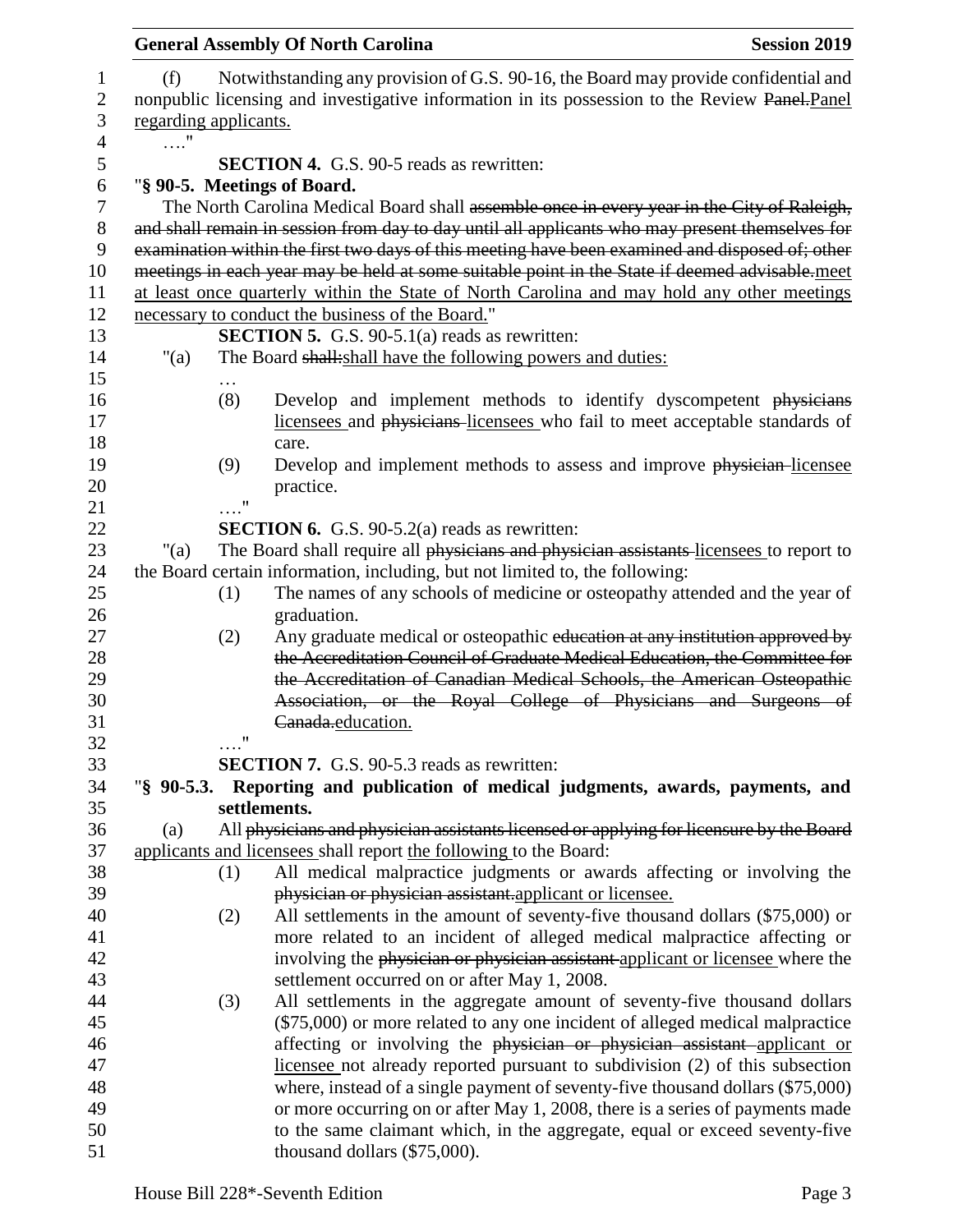|                           |     | <b>General Assembly Of North Carolina</b>                                                                                                                                                        | <b>Session 2019</b> |
|---------------------------|-----|--------------------------------------------------------------------------------------------------------------------------------------------------------------------------------------------------|---------------------|
| (b)                       |     | The report required under subsection (a) of this section shall contain the following                                                                                                             |                     |
| information:              |     |                                                                                                                                                                                                  |                     |
|                           | (1) | The date of the judgment, award, payment, or settlement.                                                                                                                                         |                     |
|                           | (2) | The specialty in which the physician or physician assistant applicant or                                                                                                                         |                     |
|                           |     | licensee was practicing at the time the incident occurred that resulted in the                                                                                                                   |                     |
|                           |     | judgment, award, payment, or settlement.                                                                                                                                                         |                     |
|                           | (3) | The city, state, and country in which the incident occurred that resulted in the                                                                                                                 |                     |
|                           |     | judgment, award, payment, or settlement.                                                                                                                                                         |                     |
|                           | (4) | The date the incident occurred that resulted in the judgment, award, payment,                                                                                                                    |                     |
|                           |     | or settlement.                                                                                                                                                                                   |                     |
| (c)                       |     | The Board shall publish on the Board's Web site or other publication information                                                                                                                 |                     |
|                           |     | collected under this section. The Board shall publish this information for seven years from the                                                                                                  |                     |
|                           |     | date of the judgment, award, payment, or settlement. The Board shall not release or publish                                                                                                      |                     |
|                           |     | individually identifiable numeric values of the reported judgment, award, payment, or settlement.                                                                                                |                     |
|                           |     | The Board shall not release or publish the identity of the patient associated with the judgment,                                                                                                 |                     |
|                           |     |                                                                                                                                                                                                  |                     |
|                           |     | award, payment, or settlement. The Board shall allow the physician or physician assistant<br>applicant or licensee to publish a statement explaining the circumstances that led to the judgment, |                     |
|                           |     | award, payment, or settlement, and whether the case is under appeal. The Board shall ensure                                                                                                      |                     |
| these statements:         |     |                                                                                                                                                                                                  |                     |
|                           | (1) | Conform to the ethics of the medical profession.                                                                                                                                                 |                     |
|                           | (2) | Not contain individually identifiable numeric values of the judgment, award,                                                                                                                     |                     |
|                           |     | payment, or settlement.                                                                                                                                                                          |                     |
|                           | (3) | Not contain information that would disclose the patient's identity.                                                                                                                              |                     |
| (d)                       |     | The term "settlement" for the purpose of this section includes a payment made from                                                                                                               |                     |
|                           |     | personal funds, a payment by a third party on behalf of the physician or physician assistant,                                                                                                    |                     |
|                           |     | applicant or licensee, or a payment from any other source of funds.                                                                                                                              |                     |
| (e)                       |     | Nothing in this section shall limit the Board from collecting information needed to                                                                                                              |                     |
| administer this Article." |     |                                                                                                                                                                                                  |                     |
|                           |     | <b>SECTION 8.</b> Article 1 of Chapter 90 of the General Statutes is amended by adding                                                                                                           |                     |
| a new section to read:    |     |                                                                                                                                                                                                  |                     |
|                           |     | "§ 90-5.4. Duty to report.                                                                                                                                                                       |                     |
| (a)                       |     | Every licensee has a duty to report in writing to the Board within 30 days any incidents                                                                                                         |                     |
|                           |     | that licensee reasonably believes to have occurred involving any of the following:                                                                                                               |                     |
|                           | (1) | Sexual misconduct of any person licensed by the Board under this Article with                                                                                                                    |                     |
|                           |     | a patient. Patient consent or initiation of acts or contact by a patient shall not                                                                                                               |                     |
|                           |     | constitute affirmative defenses to sexual misconduct. For purposes of this                                                                                                                       |                     |
|                           |     | section, the term "sexual misconduct" means vaginal intercourse, or any                                                                                                                          |                     |
|                           |     | sexual act or sexual contact or touching as described in G.S. 14-27.20. Sexual                                                                                                                   |                     |
|                           |     | misconduct shall not include any act or contact that is for an accepted medical                                                                                                                  |                     |
|                           |     |                                                                                                                                                                                                  |                     |
|                           |     | purpose.<br>Fraudulent prescribing, drug diversion, or theft of any controlled substances                                                                                                        |                     |
|                           | (2) |                                                                                                                                                                                                  |                     |
|                           |     | by another person licensed by the Board under this Article. For purposes of                                                                                                                      |                     |
|                           |     | this section, "drug diversion" means transferring controlled substances or                                                                                                                       |                     |
|                           |     | prescriptions for controlled substances to (i) the licensee for personal use; (ii)                                                                                                               |                     |
|                           |     | a licensee's immediate family member; (iii) any other person living in the                                                                                                                       |                     |
|                           |     | same residence as the licensee; (iv) any person with whom the licensee is                                                                                                                        |                     |
|                           |     | having a sexual relationship; or (v) any individual unless for a legitimate                                                                                                                      |                     |
|                           |     | medical purpose by an individual practitioner acting in the usual course of his                                                                                                                  |                     |
|                           |     | professional practice. For the purposes of this section, the term "immediate"                                                                                                                    |                     |
|                           |     | family member" means a spouse, parent, child, sibling, and any step-family                                                                                                                       |                     |
|                           |     | member or in-law coextensive with the preceding identified relatives.                                                                                                                            |                     |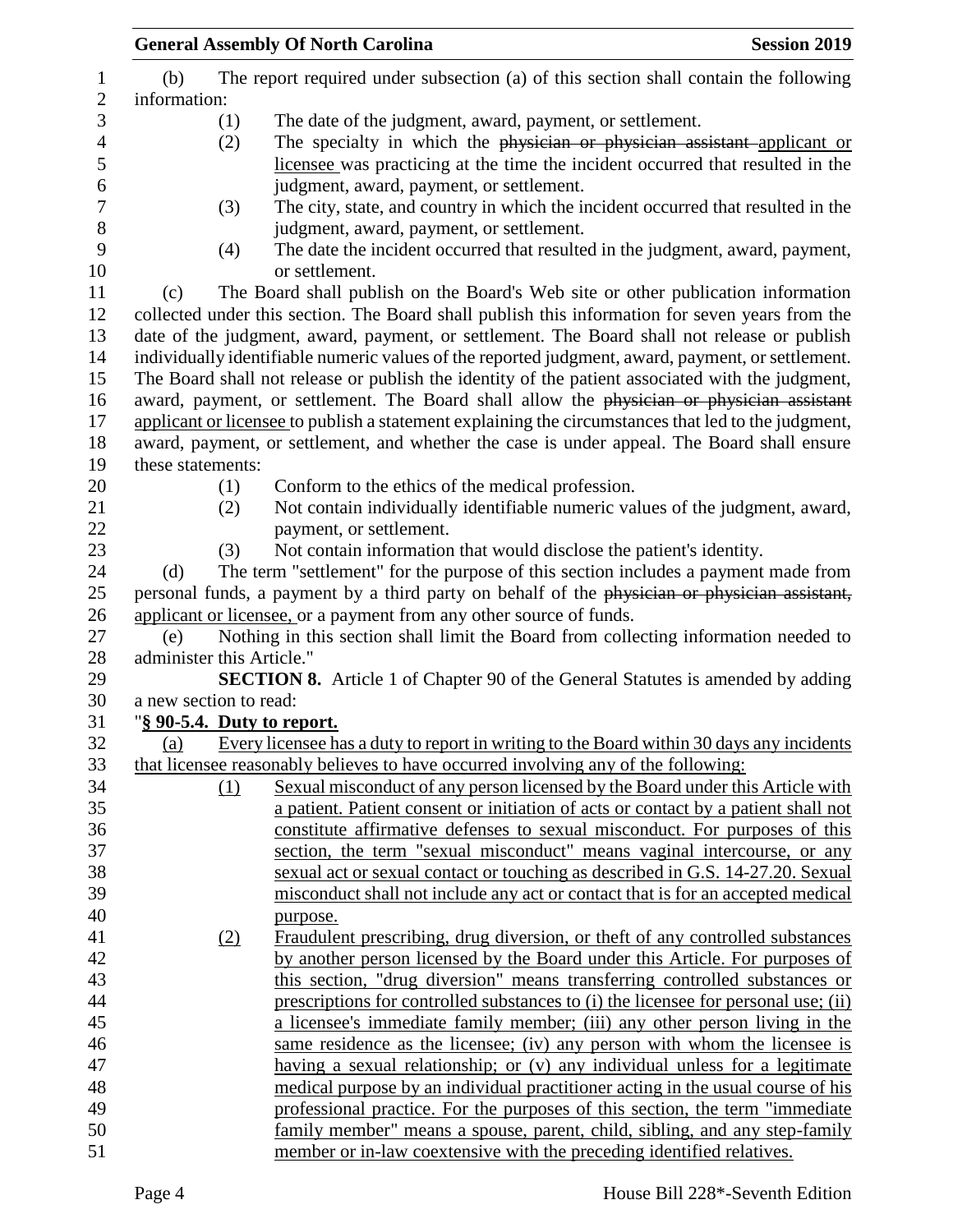#### **General Assembly Of North Carolina Session 2019 Session 2019**  (b) For persons issued a license to practice by the Board under this Article, failure to report under this section shall constitute unprofessional conduct and shall be grounds for discipline under G.S. 90-14(a)(6). However, persons licensed by the Board who are employed by or serving as a director or agent of the North Carolina Physicians Health Program and who obtain information exclusively while functioning in their role as employee, director, or agent of the North Carolina Physicians Health Program that causes them reasonably to believe that incidents referred to in subdivisions (1) and (2) of subsection (a) of this section occurred shall not be required to report pursuant to this section but shall comply with the reporting provisions contained in G.S. 90-21.22. (c) Any person who reports under this section in good faith and without fraud or malice shall be immune from civil liability. Reports made in bad faith, fraudulently, or maliciously shall constitute unprofessional conduct and shall be grounds for discipline under G.S. 90-14(a)(6). (d) The Board may adopt rules to implement this section." **SECTION 9.** G.S. 90-7 is repealed. **SECTION 10.** G.S. 90-8.1 is amended by adding a new subsection to read: "(c) By submitting an application for licensure, the applicant submits to the jurisdiction of 17 the Board." **SECTION 11.** G.S. 90-9.1(a) reads as rewritten: "(a) Except as provided in G.S. 90-9.2, to be eligible for licensure as a physician under 20 this Article, an applicant shall submit proof satisfactory to the Board that the applicant: applicant meets all of the following criteria: (1) Has The applicant has passed each part of an examination described in **G.S. 90-10.1; G.S. 90-10.1.** 24 (2) Is a graduate of: The applicant has completed at least 130 weeks of medical education and satisfies any of the following: a. A The applicant is a graduate of a medical college approved by the Liaison Commission on Medical Education, the Committee for the Accreditation of Canadian Medical Schools, or an osteopathic college approved by the American Osteopathic Association and has successfully completed one year of training in a medical education program approved by the Board after graduation from medical school; or b. A The applicant is a graduate of a medical college approved or accredited by the Liaison Commission Committee on Medical Education, the Committee for the on Accreditation of Canadian Medical Schools, or an osteopathic college approved by the American Osteopathic Association, is a dentist licensed to practice dentistry under Article 2 of Chapter 90 of the General Statutes, and has been certified by the American Board of Oral and Maxillofacial Surgery after having completed a residency in an Oral and Maxillofacial Surgery Residency program approved by the Board before completion of medical school; andschool. 43 c. The applicant may satisfy the education and graduation requirements of subdivision (2) of this subsection by providing proof of current certification by a specialty board recognized by the American Board of Medical Specialties, Certificate of the College of Family Physicians, Fellowship of the Royal College of Physicians of Canada, Fellowship of the Royal College of Surgeons of Canada, American Osteopathic Association, the American Board of Oral and Maxillofacial Surgery, or any other specialty board the Board recognizes pursuant to rules.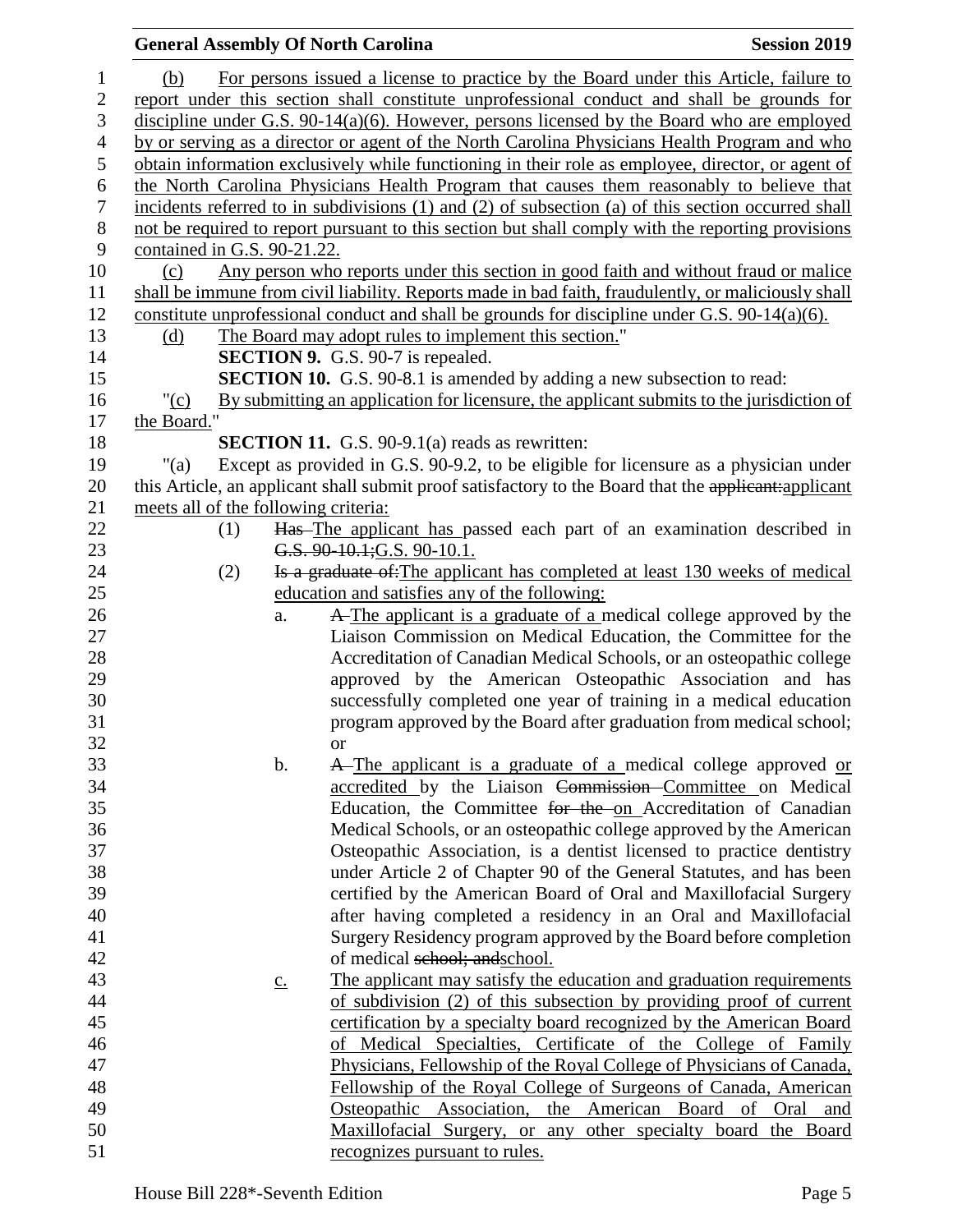|                |                     |     | <b>General Assembly Of North Carolina</b>                                                       | <b>Session 2019</b> |
|----------------|---------------------|-----|-------------------------------------------------------------------------------------------------|---------------------|
| $\mathbf{1}$   |                     | (3) | Is The applicant is of good moral character."                                                   |                     |
| $\overline{2}$ |                     |     | <b>SECTION 12.</b> G.S. 90-9.2 reads as rewritten:                                              |                     |
| $\mathfrak{Z}$ |                     |     | "§ 90-9.2. Requirements for graduates of foreign-international medical schools.                 |                     |
| 4              | (a)                 |     | To be eligible for licensure under this section, an applicant who is a graduate of a            |                     |
| 5              |                     |     | medical school not approved by the Liaison Commission on Medical Education, the Committee       |                     |
| 6              |                     |     | for the Accreditation of Canadian Medical Schools, or the American Osteopathic Association      |                     |
| $\tau$         |                     |     | shall submit proof satisfactory to the Board that the applicant: applicant has met all of the   |                     |
| $8\,$          | following:          |     |                                                                                                 |                     |
| 9              |                     | (1) | Has successfully The applicant has successfully completed three two years of                    |                     |
| 10             |                     |     | training in a medical education program approved by the Board after                             |                     |
| 11             |                     |     | graduation from medical school; school, or provides proof of current                            |                     |
| 12             |                     |     | certification by a specialty board recognized by the American Board of                          |                     |
| 13             |                     |     | Medical Specialties, Certificate of the College of Family Physicians,                           |                     |
| 14             |                     |     | Fellowship of the Royal College of Physicians of Canada, Fellowship of the                      |                     |
| 15             |                     |     | Royal College of Surgeons of Canada, American Osteopathic Association, the                      |                     |
| 16             |                     |     | American Board of Oral and Maxillofacial Surgery, or any specialty board the                    |                     |
| 17             |                     |     | Board recognizes pursuant to rules.                                                             |                     |
| 18             |                     | (2) | Is of good-The applicant has good moral character; character.                                   |                     |
| 19             |                     | (3) | Has a The applicant has a currently valid standard certificate of Educational                   |                     |
| 20             |                     |     | Commission for Foreign Medical Graduates (ECFMG); and Graduates.                                |                     |
| 21             |                     | (4) | Is able The applicant has the ability to communicate in English.                                |                     |
| 22             |                     | (5) | The applicant has successfully passed each part of an examination described                     |                     |
| 23             |                     |     | in G.S. 90-10.1.                                                                                |                     |
| 24             | $\ldots$ "          |     |                                                                                                 |                     |
| 25             |                     |     | <b>SECTION 13.</b> G.S. 90-9.3 reads as rewritten:                                              |                     |
| 26             |                     |     | "§ 90-9.3. Requirements for licensure as a physician assistant.                                 |                     |
| 27             | (a)                 |     | To be eligible for licensure as a physician assistant, an applicant shall submit proof          |                     |
| 28             |                     |     | satisfactory to the Board that the applicant: applicant has met all of the following:           |                     |
| 29             |                     | (1) | Has successfully-The applicant has successfully completed an educational                        |                     |
| 30             |                     |     | program for physician assistants or surgeon assistants accredited by the                        |                     |
| 31             |                     |     | Committee on Allied Health Education and Accreditation Accreditation                            |                     |
| 32             |                     |     | Review Commission on Education for the Physician Assistant or by the                            |                     |
| 33             |                     |     | Committee's its predecessor or successor entities; entities.                                    |                     |
| 34             |                     | (2) | Holds or previously held a certificate The applicant has a current or previous                  |                     |
| 35             |                     |     | certification issued by the National Commission on Certification of Physician                   |                     |
| 36             |                     |     | Assistants; and Assistants or its successor.                                                    |                     |
| 37             |                     | (3) | Is The applicant is of good moral character.                                                    |                     |
| 38             | (b)                 |     | Before initiating practice of medical acts, tasks, or functions as a physician assistant,       |                     |
| 39             |                     |     | the physician assistant shall provide the Board the name, address, and telephone number of the  |                     |
| 40             |                     |     | physician who will supervise the physician assistant in the relevant medical setting.           |                     |
| 41             | (c)                 |     | The Board may, by rule, require an applicant to comply with other requirements or               |                     |
| 42             |                     |     | submit additional information the Board deems appropriate. The Board may set fees for physician |                     |
| 43             |                     |     | assistants pursuant to rules adopted by the Board."                                             |                     |
| 44             |                     |     | <b>SECTION 14.</b> G.S. 90-9.4 reads as rewritten:                                              |                     |
| 45             |                     |     | "§ 90-9.4. Requirements for licensure as an anesthesiologist assistant.                         |                     |
| 46             |                     |     | Every applicant for licensure as an anesthesiologist assistant in the State shall meet the      |                     |
| 47             | following criteria: |     |                                                                                                 |                     |
| 48             |                     |     |                                                                                                 |                     |
| 49             |                     | (3) | Submit to the Board proof of current certification from the National                            |                     |
| 50             |                     |     | Commission of Certification of Anesthesiologist Assistants (NCCAA) or its                       |                     |
| 51             |                     |     | successor organization, including passage of a certification examination                        |                     |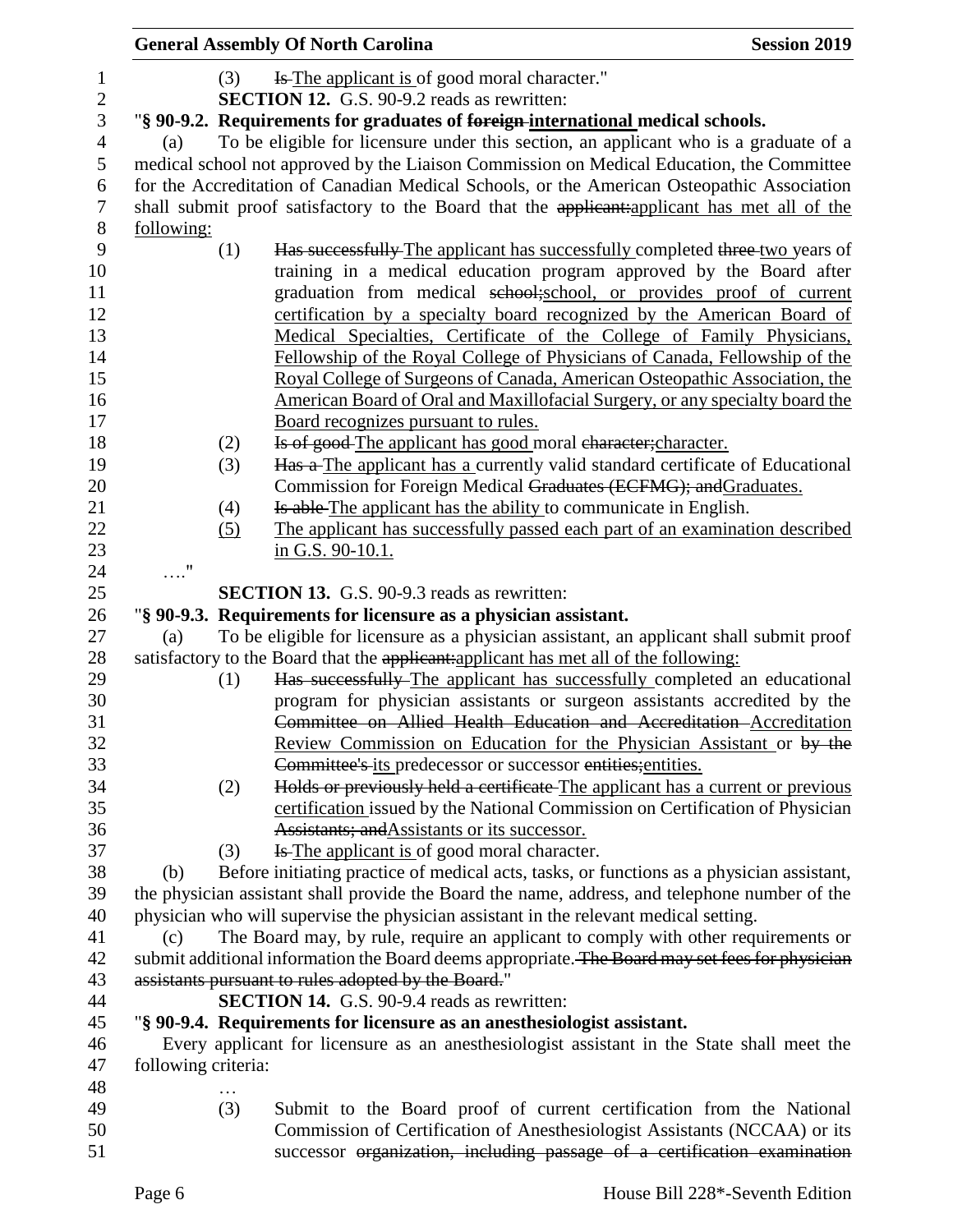|                               | <b>General Assembly Of North Carolina</b>                                                            | <b>Session 2019</b> |
|-------------------------------|------------------------------------------------------------------------------------------------------|---------------------|
|                               | administered by the NCCAA. organization. The applicant shall take the                                |                     |
|                               | certification exam within 12 months after completing training.                                       |                     |
| (4)                           | Meet any additional qualifications for licensure pursuant to rules adopted by                        |                     |
|                               | the Board."                                                                                          |                     |
|                               | SECTION 15. Article 1 of Chapter 90 of the General Statutes is amended by adding                     |                     |
| a new section to read:        |                                                                                                      |                     |
| "§ 90-9.5. Inactive licenses. |                                                                                                      |                     |
|                               | The Board retains jurisdiction over an inactive license, regardless of how it became inactive,       |                     |
|                               | including a request for inactivation, surrender of a license, or by operation of an order entered by |                     |
|                               | the Board. The Board's jurisdiction over the licensee extends for all matters, known and unknown     |                     |
|                               | to the Board, at the time of the inactivation or surrender of the license."                          |                     |
|                               | <b>SECTION 16.</b> G.S. $90-10.1(1)$ is repealed.                                                    |                     |
|                               |                                                                                                      |                     |
|                               | <b>SECTION 17.</b> G.S. 90-11(b) reads as rewritten:                                                 |                     |
| " $(b)$                       | The Department of Public Safety may provide a criminal record check to the Board                     |                     |
|                               | for a person who has applied for a license through the Board. The Board shall provide to the         |                     |
|                               | Department of Public Safety, along with the request, the fingerprints of the applicant, any          |                     |
|                               | additional information required by the Department of Public Safety, and a form signed by the         |                     |
|                               | applicant consenting to the check of the criminal record and to the use of the fingerprints and      |                     |
|                               | other identifying information required by the State or national repositories. The applicant's        |                     |
|                               | fingerprints shall be forwarded to the State Bureau of Investigation for a search of the State's     |                     |
|                               | criminal history record file, and the State Bureau of Investigation shall forward a set of the       |                     |
|                               | fingerprints to the Federal Bureau of Investigation for a national criminal history check. The       |                     |
|                               | Board shall keep all information pursuant to this subsection privileged, in accordance with          |                     |
|                               | applicable State law and federal guidelines, and the information shall be confidential and shall     |                     |
|                               | not be a public record under Chapter 132 of the General Statutes.                                    |                     |
|                               | The Department of Public Safety may charge each applicant a fee for conducting the checks            |                     |
|                               | of criminal history records authorized by this subsection. The Board has the authority to collect    |                     |
|                               | this fee from each applicant and remit it to the Department of Public Safety."                       |                     |
|                               | SECTION 18. G.S. 90-12.01 reads as rewritten:                                                        |                     |
|                               | "§ 90-12.01. Limited license to practice in a medical education and training program.                |                     |
| (a)                           | As provided in rules adopted by the Board, the Board may issue a limited license                     |                     |
|                               | known as a "resident's training license" to a physician not otherwise licensed by the Board who      |                     |
|                               | is participating in a graduate medical education training program.                                   |                     |
| (b)                           | A resident's training license shall become inactive at the time its holder ceases to be              |                     |
|                               | a resident in a training program or obtains any other license to practice medicine issued by the     |                     |
|                               | Board. The Board shall retain jurisdiction over the holder of the inactive license.                  |                     |
| (c)                           | The program director of every graduate medical education program shall report to the                 |                     |
|                               | Board the following actions involving a physician participating in a graduate medical education      |                     |
|                               | training program within 30 days of the date that the action takes effect:                            |                     |
| (1)                           | Any revocation or termination, including, but not limited to, any nonrenewal                         |                     |
|                               | or dismissal of a physician from a graduate medical education training                               |                     |
|                               | program.                                                                                             |                     |
| (2)                           | A resignation from, or completion of, a graduate medical education program                           |                     |
|                               | or a transfer to another graduate medical education training program."                               |                     |
|                               | <b>SECTION 19.</b> G.S. 90-12.1A reads as rewritten:                                                 |                     |
|                               | "§ 90-12.1A. Limited volunteer license.                                                              |                     |
| (a)                           | The Board may issue a "limited volunteer license" to an applicant who: who does all                  |                     |
| of the following:             |                                                                                                      |                     |
| (1)                           | Has a license to practice medicine and surgery in another state; and state.                          |                     |
| (2)                           | Produces a letter-verification from the state of licensure indicating the                            |                     |
|                               | applicant's license is active and in good standing.                                                  |                     |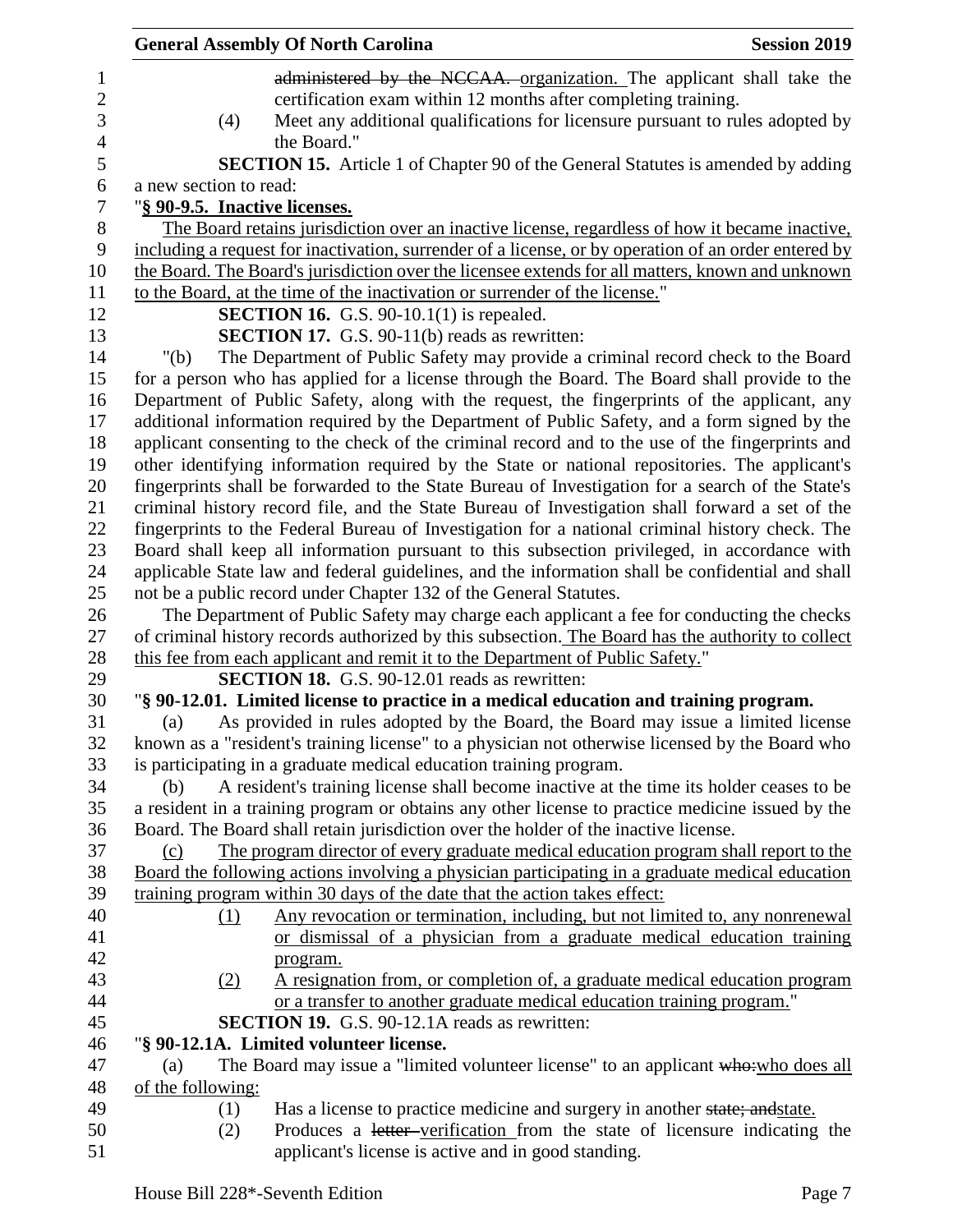|                     |            |     | <b>General Assembly Of North Carolina</b>                                                             | <b>Session 2019</b> |
|---------------------|------------|-----|-------------------------------------------------------------------------------------------------------|---------------------|
| 1<br>$\overline{c}$ |            | (3) | Repealed by Session Laws 2011-355, s. 1, effective June 27, 2011.                                     |                     |
| $\overline{3}$      | (e)        |     | The holder of a limited license under this section may practice medicine and surgery                  |                     |
| $\overline{4}$      |            |     | only at in association with clinics that specialize in the treatment of indigent patients. The holder |                     |
| 5                   |            |     | of the limited license may not receive compensation for services rendered at clinics specializing     |                     |
| 6                   |            |     | in the care of indigent patients.                                                                     |                     |
| 7                   |            |     |                                                                                                       |                     |
| $8\,$               | (f)        |     | The holder of a limited license issued pursuant to this section who practices medicine                |                     |
| $\boldsymbol{9}$    |            |     | or surgery at places other than outside of an association with clinics that specialize in the         |                     |
| 10                  |            |     | treatment of indigent patients shall be guilty of a Class 3 misdemeanor and, upon conviction,         |                     |
| 11                  |            |     | shall be fined not less than twenty-five dollars (\$25.00) nor more than fifty dollars (\$50.00) not  |                     |
| 12                  |            |     | more than five hundred dollars (\$500.00) for each offense. The Board, in its discretion, may         |                     |
| 13<br>14            | $\ldots$ " |     | revoke the limited license after due notice is given to the holder of the limited license.            |                     |
| 15                  |            |     | <b>SECTION 20.</b> G.S. 90-12.1B reads as rewritten:                                                  |                     |
| 16                  |            |     | "§ 90-12.1B. Retired limited volunteer license.                                                       |                     |
| 17                  |            |     |                                                                                                       |                     |
| 18                  | (c)        |     | The holder of a limited license under this section may practice medicine and surgery                  |                     |
| 19                  |            |     | only at in association with clinics that specialize in the treatment of indigent patients. The holder |                     |
| 20                  |            |     | of the limited license may not receive compensation for services rendered at clinics specializing     |                     |
| 21                  |            |     | in the care of indigent patients.                                                                     |                     |
| 22                  |            |     |                                                                                                       |                     |
| 23                  | (e)        |     | The holder of a limited license issued pursuant to this section who practices medicine                |                     |
| 24                  |            |     | or surgery at places other than outside of an association with clinics that specialize in the         |                     |
| 25                  |            |     | treatment of indigent patients shall be guilty of a Class 3 misdemeanor and, upon conviction,         |                     |
| 26                  |            |     | shall be fined not less than twenty-five dollars (\$25.00) nor more than fifty dollars (\$50.00) not  |                     |
| 27                  |            |     | more than five hundred dollars (\$500.00) for each offense. The Board, in its discretion, may         |                     |
| 28                  |            |     | revoke the limited license after due notice is given to the holder of the limited license.            |                     |
| 29                  | $\ldots$ " |     |                                                                                                       |                     |
| 30                  |            |     | SECTION 21. G.S. 90-12.2A reads as rewritten:                                                         |                     |
| 31                  |            |     | "§ 90-12.2A. Special purpose license.                                                                 |                     |
| 32                  | (a)        |     | The Board may issue a special purpose license to practice medicine to an applicant                    |                     |
| 33                  |            |     | who: who does all of the following:                                                                   |                     |
| 34                  |            | (1) | Holds a full and unrestricted license to practice in at least one other                               |                     |
| 35                  |            |     | jurisdiction; and jurisdiction.                                                                       |                     |
| 36                  |            | (2) | Does not have any current or pending disciplinary or other action against him                         |                     |
| 37                  |            |     | or her by any medical licensing agency in any state or other jurisdiction.                            |                     |
| 38                  | (b)        |     | The holder of the special purpose license practicing medicine or surgery beyond the                   |                     |
| 39                  |            |     | limitations of the license shall be guilty of a Class 3 misdemeanor and, upon conviction, shall be    |                     |
| 40                  |            |     | fined not less than twenty-five dollars (\$25.00) nor more than fifty dollars (\$50.00) not more than |                     |
| 41                  |            |     | five hundred dollars (\$500.00) for each offense. The Board, at its discretion, may revoke the        |                     |
| 42                  |            |     | special license after due notice is given to the holder of the special purpose license.               |                     |
| 43                  | $\ldots$ " |     |                                                                                                       |                     |
| $44\,$              |            |     | <b>SECTION 22.</b> G.S. 90-12.3 reads as rewritten:                                                   |                     |
| 45                  |            |     | "§ 90-12.3. Medical school faculty license.                                                           |                     |
| 46                  | (a)        |     | The Board may issue a medical school faculty license to practice medicine and                         |                     |
| 47                  |            |     | surgery to a physician who: who has met all of the following:                                         |                     |
| 48                  |            | (1) | Holds-The applicant holds a full-time faculty appointment as either a-an                              |                     |
| 49                  |            |     | instructor, lecturer, assistant professor, associate professor, or full professor at                  |                     |
| 50                  |            |     | one of the following medical schools: a North Carolina medical school that is                         |                     |
| 51                  |            |     | certified by the Liaison Committee on Medical Education or the Commission                             |                     |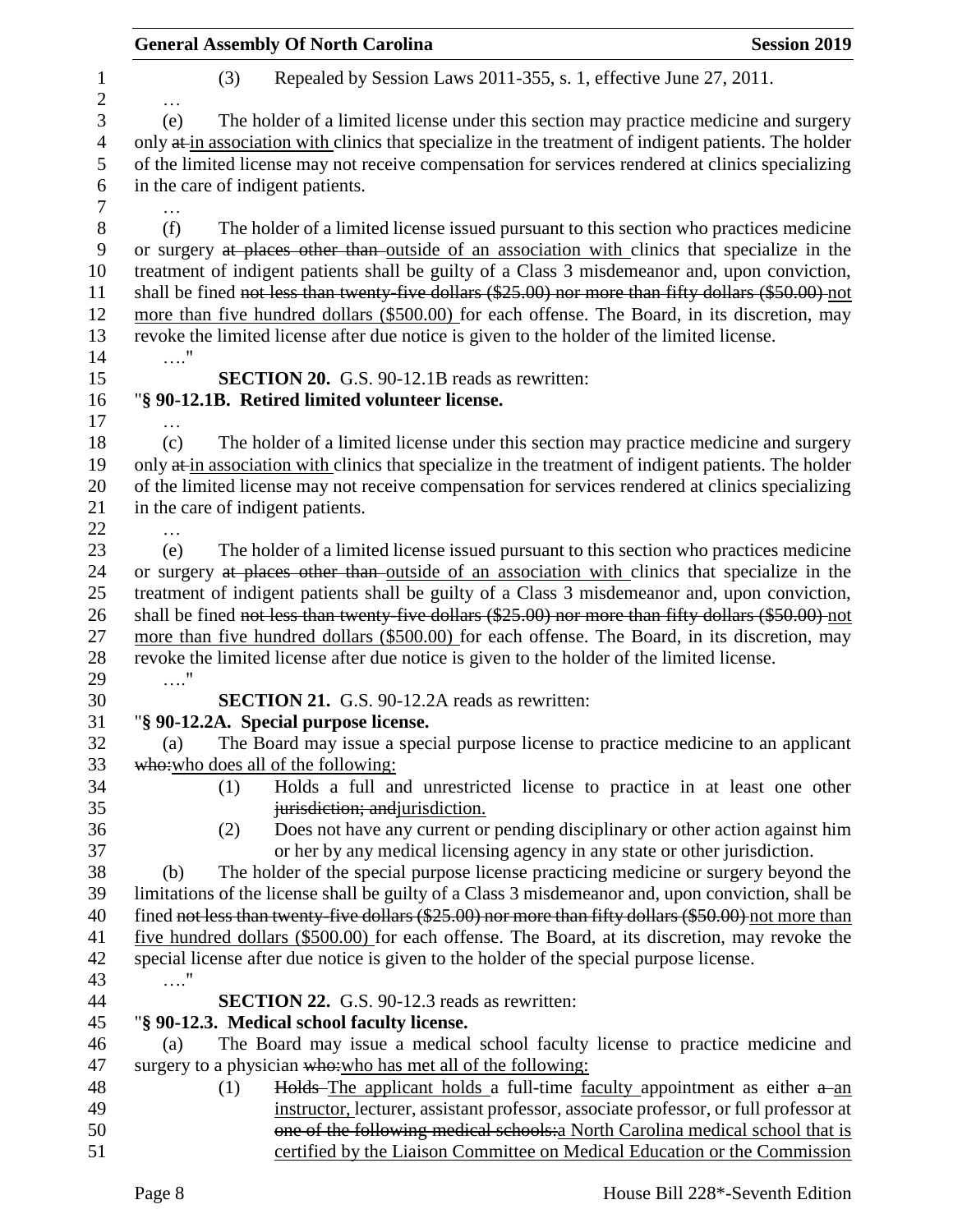|                           | <b>General Assembly Of North Carolina</b>                                                             | <b>Session 2019</b> |
|---------------------------|-------------------------------------------------------------------------------------------------------|---------------------|
|                           | of Osteopathic College Accreditation of the American Osteopathic                                      |                     |
|                           | Association.                                                                                          |                     |
|                           | Duke University School of Medicine;<br>$a$ .                                                          |                     |
|                           | The University of North Carolina at Chapel Hill School of Medicine;<br>$\mathbf{b}$ .                 |                     |
|                           | Wake Forest University School of Medicine; or<br>$e_{\cdot}$                                          |                     |
|                           | East Carolina University School of Medicine; and<br>d.                                                |                     |
| (2)                       | <del>Is The applicant is not subject</del> to disciplinary order or other action by any               |                     |
|                           | medical licensing agency in any state or other jurisdiction.                                          |                     |
| (b)                       | The holder of the medical school faculty license issued under this section shall not                  |                     |
|                           | practice medicine or surgery outside the confines of the medical school or an affiliate of the        |                     |
|                           | medical school, its affiliates. The holder of the medical school faculty license practicing medicine  |                     |
|                           | or surgery beyond the limitations of the license shall be guilty of a Class 3 misdemeanor and,        |                     |
|                           | upon conviction, shall be fined not less than twenty-five dollars (\$25.00) nor more than fifty       |                     |
|                           | dollars (\$50.00) not more than five hundred dollars (\$500.00) for each offense. The Board, at its   |                     |
|                           | discretion, may revoke the special license after due notice is given to the holder of the medical     |                     |
| school faculty license.   |                                                                                                       |                     |
| (b1)                      | A medical school faculty license shall become inactive at the time its holder does one                |                     |
| or more of the following: |                                                                                                       |                     |
| (1)                       | Ceases to hold a full-time appointment as an instructor, lecturer, assistant                          |                     |
|                           | professor, or full professor at a certified North Carolina medical school.                            |                     |
| (2)                       | Ceases to be employed in a full-time capacity by a certified North Carolina                           |                     |
|                           | medical school.                                                                                       |                     |
| (3)                       | Obtains any other license to practice medicine issued by the Board.                                   |                     |
|                           | The Board shall retain jurisdiction over the holder of the inactive license.                          |                     |
| (c)                       | The Board may adopt rules and set fees related to issuing medical school faculty                      |                     |
|                           | licenses. The Board may, by rule, set a time limit for the term of a medical school faculty license." |                     |
|                           | <b>SECTION 23.</b> G.S. 90-12.4 reads as rewritten:                                                   |                     |
|                           | "§ 90-12.4. Physician assistant limited volunteer license.                                            |                     |
| .                         |                                                                                                       |                     |
| (c)                       | The holder of a limited license may perform medical acts, tasks, or functions as a                    |                     |
|                           | physician assistant only at in association with clinics that specialize in the treatment of indigent  |                     |
|                           | patients. The holder of a limited license may not receive payment or other compensation for           |                     |
|                           | services rendered at clinics specializing in the care of indigent patients. The holder of a limited   |                     |
|                           | volunteer license shall practice as a physician assistant within this State for no more than 30 days  |                     |
| per calendar year.        |                                                                                                       |                     |
|                           |                                                                                                       |                     |
| (e)                       | The holder of a limited license issued pursuant to this section who practices as a                    |                     |
|                           | physician assistant at places other than outside an association with clinics that specialize in the   |                     |
|                           | treatment of indigent patients shall be guilty of a Class 3 misdemeanor and, upon conviction,         |                     |
|                           | shall be fined not less than twenty-five dollars (\$25.00) nor more than fifty dollars (\$50.00) not  |                     |
|                           | more than five hundred dollars (\$500.00) for each offense. The Board, in its discretion, may         |                     |
|                           | revoke the limited license after due notice is given to the holder of the limited license.            |                     |
| . "                       |                                                                                                       |                     |
|                           | <b>SECTION 24.</b> G.S. 90-12.4B reads as rewritten:                                                  |                     |
|                           | "§ 90-12.4B. Physician Assistant retired limited volunteer license.                                   |                     |
| .                         |                                                                                                       |                     |
| (c)                       | The holder of a retired limited volunteer license under this section may perform                      |                     |
|                           | medical acts, tasks, or functions as a physician assistant only at in association with clinics that   |                     |
|                           | specialize in the treatment of indigent patients. The holder of a retired limited volunteer license   |                     |
|                           | may not receive compensation for services rendered at clinics specializing in the care of indigent    |                     |
| patients.                 |                                                                                                       |                     |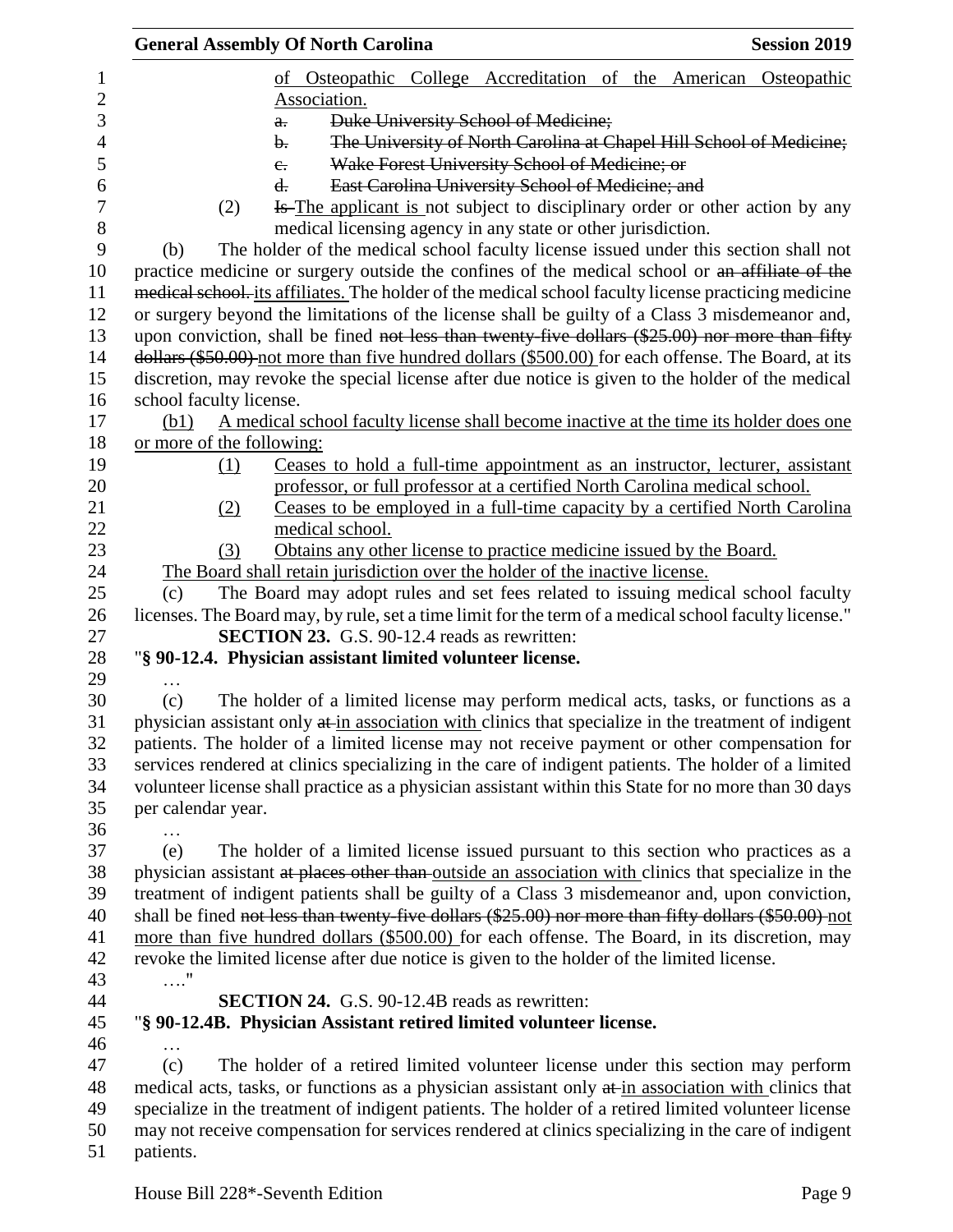# **General Assembly Of North Carolina Session 2019**

| $\mathbf{1}$             | .                  |                                                                                                     |
|--------------------------|--------------------|-----------------------------------------------------------------------------------------------------|
| $\overline{2}$           | (e)                | The holder of a retired limited volunteer license issued pursuant to this section who               |
| 3                        |                    | practices as a physician assistant at places other than outside an association with clinics that    |
| $\overline{\mathcal{A}}$ |                    | specialize in the treatment of indigent patients shall be guilty of a Class 3 misdemeanor and, upon |
| 5                        |                    | conviction, shall be fined not less than twenty-five dollars (\$25.00) nor more than fifty dollars  |
| 6                        |                    | (\$50.00) not more than five hundred dollars (\$500.00) for each offense. The Board, in its         |
| $\boldsymbol{7}$         |                    | discretion, may revoke the limited license after due notice is given to the holder of the limited   |
| $8\,$                    | license.           |                                                                                                     |
| 9                        | $\ldots$ "         |                                                                                                     |
| 10                       |                    | <b>SECTION 25.</b> G.S. 90-13.2 reads as rewritten:                                                 |
|                          |                    |                                                                                                     |
| 11                       |                    | "§ 90-13.2. Registration every year with Board.                                                     |
| 12                       | (a)                | Every person licensed to practice medicine by the North Carolina Medical Board                      |
| 13                       |                    | licensee shall register annually with the Board within no later than 30 days of after the person's  |
| 14                       | birthday.          |                                                                                                     |
| 15                       |                    |                                                                                                     |
| 16                       | (d)                | A physician licensee who is not actively engaged in the practice of medicine                        |
| 17                       |                    | performance of medical acts, tasks, or functions in North Carolina and who does not wish to         |
| 18                       |                    | register the license may direct the Board to place the license on inactive status.                  |
| 19                       |                    |                                                                                                     |
| 20                       | (g)                | Upon payment of all accumulated fees and penalties, the license of the physician                    |
| 21                       |                    | licensee may be reinstated, subject to the Board requiring the physician-licensee to appear before  |
| 22                       |                    | the Board for an interview and to comply with other licensing requirements. The penalty may         |
| 23                       |                    | not exceed the applicable maximum fee for a license under G.S. 90-13.1.                             |
| 24                       | $\ldots$ "         |                                                                                                     |
| 25                       |                    | <b>SECTION 26.</b> G.S. 90-14 reads as rewritten:                                                   |
| 26                       |                    | "§ 90-14. Disciplinary Authority.                                                                   |
| 27                       | (a)                | The Board shall have the power to place on probation with or without -conditions,                   |
| 28                       |                    | impose limitations and conditions on, publicly reprimand, assess monetary redress, issue public     |
| 29                       |                    | letters of concern, mandate free medical services, require satisfactory completion of treatment     |
| 30                       |                    | programs or remedial or educational training, fine, deny, annul, suspend, or revoke a license, or   |
| 31                       |                    | other authority to practice medicine in this State, issued by the Board to any person who has been  |
| 32                       |                    | found by the Board to have committed any of the following acts or conduct, or for any of the        |
| 33                       |                    |                                                                                                     |
|                          |                    |                                                                                                     |
|                          | following reasons: |                                                                                                     |
| 34                       | $\cdots$           |                                                                                                     |
| 35                       | (5)                | Being unable to practice medicine with reasonable skill and safety to patients                      |
| 36                       |                    | by reason of illness, drunkenness, excessive use of alcohol, drugs, chemicals,                      |
| 37                       |                    | or any other type of material or by reason of any physical or mental                                |
| 38                       |                    | abnormality. The Board is empowered and authorized to require a physician                           |
| 39                       |                    | licensed by it an applicant or licensee to submit to a mental or physical                           |
| 40                       |                    | examination by physicians or physician assistants, or mental examinations by                        |
| 41                       |                    | other licensed health care providers acting within the scope of their practice                      |
| 42                       |                    | as allowed by law designated by the Board during the pendency of a license                          |
| 43                       |                    | application and before or after charges may be presented against the physician,                     |
| 44                       |                    | applicant or licensee, and the results of the examination shall be admissible in                    |
| 45                       |                    | evidence in a hearing before the Board. Failure to comply with an order                             |
| 46                       |                    | pursuant to this subsection may be considered unprofessional conduct as                             |
| 47                       |                    | defined in G.S. $90-14(a)(6)$ .                                                                     |
| 48                       | (6)                | Unprofessional conduct, including, but not limited to, departure from, or the                       |
| 49                       |                    | failure to conform to, the standards of acceptable and prevailing medical                           |
| 50                       |                    | practice, or the ethics of the medical profession, irrespective of whether or not                   |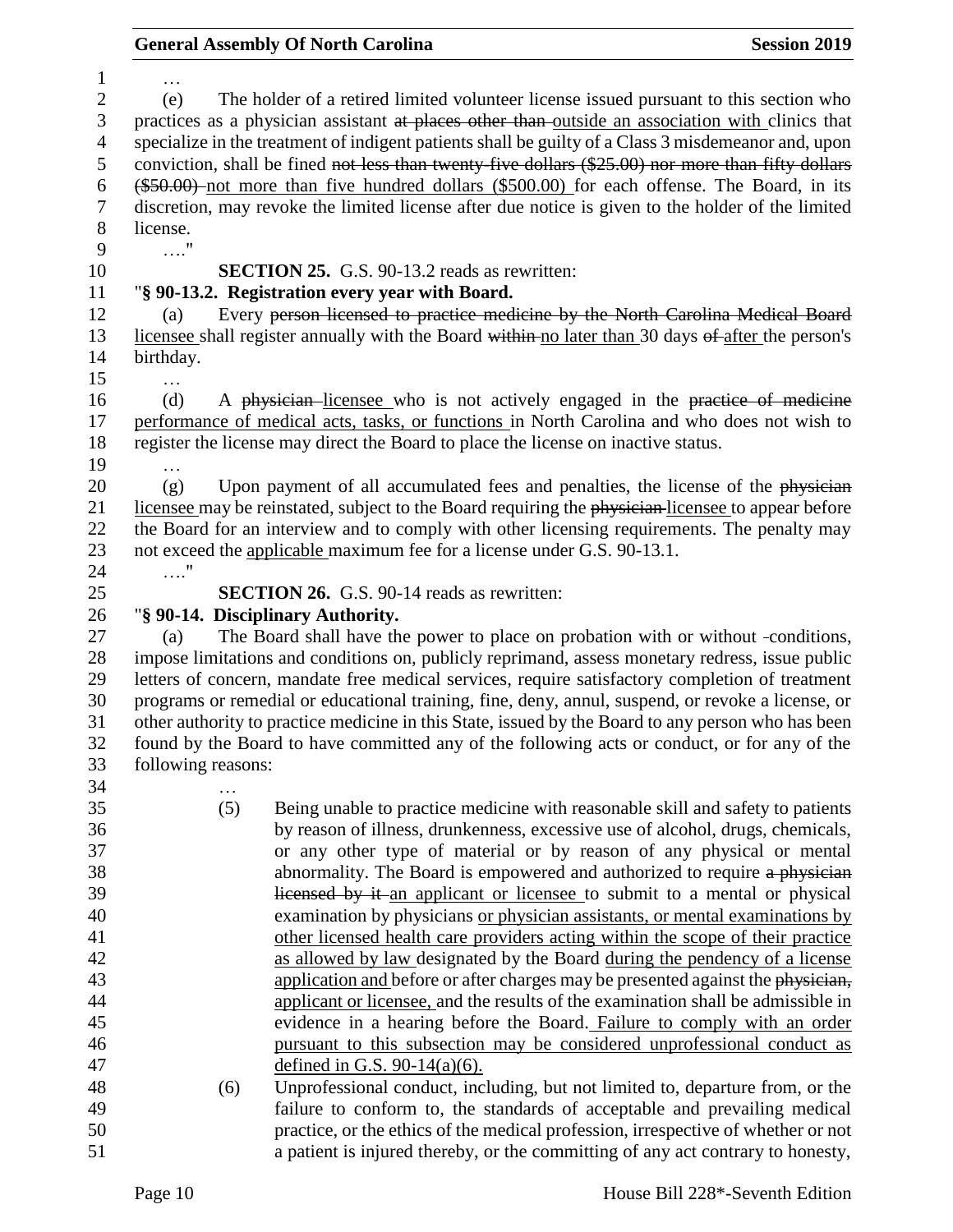| justice, or good morals, whether the same is committed in the course of the<br>$\mathbf{1}$<br>$\sqrt{2}$<br>licensee's practice or otherwise, and whether committed within or without<br>3<br>North Carolina. The Board shall not revoke the license of or deny a license to<br>$\overline{4}$<br>a person, or discipline a licensee in any manner, solely because of that person's<br>5<br>practice of a therapy that is experimental, nontraditional, or that departs from<br>6<br>acceptable and prevailing medical practices unless, by competent evidence,<br>$\overline{7}$<br>the Board can establish that the treatment has a safety risk greater than the<br>8<br>prevailing treatment or that the treatment is generally not effective.<br>9<br>10<br>(11)<br>Lack of professional competence to practice medicine with a reasonable<br>degree of skill and safety for patients or failing to maintain acceptable<br>11<br>12<br>standards of one or more areas of professional physician practice. care. In this<br>13<br>connection the Board may consider repeated acts of a physician indicating the<br>14<br>physician's an applicant or licensee's failure to properly treat a patient patient<br>15<br>properly. The Board may, upon reasonable grounds, require a physician an<br>16<br>applicant or licensee to submit to inquiries or examinations, written or oral, as<br>17<br>the Board deems necessary to determine the professional qualifications of<br>18<br>such that applicant or licensee. Failure to comply with an order pursuant to<br>19<br>this subsection may be considered unprofessional conduct as defined in<br>$G.S. 90-14(a)(6)$ . In order to annul, suspend, deny, or revoke a license of an<br>20<br>21<br>accused person, the Board shall find by the greater weight of the evidence that<br>22<br>the care provided was not in accordance with the standards of practice for the<br>23<br>procedures or treatments administered.<br>24<br>Not actively practiced medicine or practiced as a physician assistant, as a<br>(11a)<br>25<br>licensee, or having not maintained continued competency, as determined by<br>26<br>the Board, for the two-year period immediately preceding the filing of an<br>27<br>application for an initial license from the Board or the filing of a request,<br>28<br>petition, motion, or application to reactivate or reinstate an inactive,<br>29<br>suspended, or revoked license previously issued by the Board. The Board is<br>30<br>authorized to adopt any rules or regulations it deems necessary to carry out<br>31<br>the provisions of this subdivision.<br>32<br>(12)<br>Promotion of the sale of drugs, devices, appliances or goods for a patient, or<br>33<br>providing services to a patient, in such a manner as to exploit the patient, and<br>34<br>upon a finding of the exploitation, the Board may order the licensee pay<br>35<br>restitution be made to the payer of the bill, whether the patient or the insurer,<br>36<br>by the physician; provided that a determination of the amount of restitution<br>37<br>shall be based on credible testimony in the record.<br>38<br>Having a license to practice medicine or the authority to practice medicine<br>(13)<br>39<br>revoked, suspended, restricted, or acted against or having a license to practice<br>medicine-denied by the licensing authority of any jurisdiction. jurisdiction,<br>40<br>41<br>including Canada, the United Kingdom, and Australia. For purposes of this<br>42<br>subdivision, the licensing authority's acceptance of a license to practice<br>43<br>medicine-voluntarily relinquished by a physician-licensee or relinquished by<br>44<br>stipulation, consent order, or other settlement in response to or in anticipation<br>45<br>of the filing of administrative charges against the physician's licensee's<br>46<br>license, or an inactivation or voluntary surrender of a license while under<br>47<br>investigation is an action against a license to practice medicine practice.<br>48<br>The failure to comply with an order issued under this Article or the failure to<br>(14)<br>49<br>respond, within a reasonable period of time and in a reasonable manner as<br>50<br>determined by the Board, to inquiries from the Board concerning any matter |    | <b>General Assembly Of North Carolina</b>   | <b>Session 2019</b> |
|------------------------------------------------------------------------------------------------------------------------------------------------------------------------------------------------------------------------------------------------------------------------------------------------------------------------------------------------------------------------------------------------------------------------------------------------------------------------------------------------------------------------------------------------------------------------------------------------------------------------------------------------------------------------------------------------------------------------------------------------------------------------------------------------------------------------------------------------------------------------------------------------------------------------------------------------------------------------------------------------------------------------------------------------------------------------------------------------------------------------------------------------------------------------------------------------------------------------------------------------------------------------------------------------------------------------------------------------------------------------------------------------------------------------------------------------------------------------------------------------------------------------------------------------------------------------------------------------------------------------------------------------------------------------------------------------------------------------------------------------------------------------------------------------------------------------------------------------------------------------------------------------------------------------------------------------------------------------------------------------------------------------------------------------------------------------------------------------------------------------------------------------------------------------------------------------------------------------------------------------------------------------------------------------------------------------------------------------------------------------------------------------------------------------------------------------------------------------------------------------------------------------------------------------------------------------------------------------------------------------------------------------------------------------------------------------------------------------------------------------------------------------------------------------------------------------------------------------------------------------------------------------------------------------------------------------------------------------------------------------------------------------------------------------------------------------------------------------------------------------------------------------------------------------------------------------------------------------------------------------------------------------------------------------------------------------------------------------------------------------------------------------------------------------------------------------------------------------------------------------------------------------------------------------------------------------------------------------------------------------------------------------------------------------------------------------------------------------------------------------------------------------------------------------------------------------------------------------------------------------------------------------------------------------------------------------------------------------------------------------------------------------------------------------------------------------------------------------------------------------------------------------------------------------------------------------------------------------------------------------------------------------------------------------------------------------------------------------------------|----|---------------------------------------------|---------------------|
|                                                                                                                                                                                                                                                                                                                                                                                                                                                                                                                                                                                                                                                                                                                                                                                                                                                                                                                                                                                                                                                                                                                                                                                                                                                                                                                                                                                                                                                                                                                                                                                                                                                                                                                                                                                                                                                                                                                                                                                                                                                                                                                                                                                                                                                                                                                                                                                                                                                                                                                                                                                                                                                                                                                                                                                                                                                                                                                                                                                                                                                                                                                                                                                                                                                                                                                                                                                                                                                                                                                                                                                                                                                                                                                                                                                                                                                                                                                                                                                                                                                                                                                                                                                                                                                                                                                                                            |    |                                             |                     |
|                                                                                                                                                                                                                                                                                                                                                                                                                                                                                                                                                                                                                                                                                                                                                                                                                                                                                                                                                                                                                                                                                                                                                                                                                                                                                                                                                                                                                                                                                                                                                                                                                                                                                                                                                                                                                                                                                                                                                                                                                                                                                                                                                                                                                                                                                                                                                                                                                                                                                                                                                                                                                                                                                                                                                                                                                                                                                                                                                                                                                                                                                                                                                                                                                                                                                                                                                                                                                                                                                                                                                                                                                                                                                                                                                                                                                                                                                                                                                                                                                                                                                                                                                                                                                                                                                                                                                            |    |                                             |                     |
|                                                                                                                                                                                                                                                                                                                                                                                                                                                                                                                                                                                                                                                                                                                                                                                                                                                                                                                                                                                                                                                                                                                                                                                                                                                                                                                                                                                                                                                                                                                                                                                                                                                                                                                                                                                                                                                                                                                                                                                                                                                                                                                                                                                                                                                                                                                                                                                                                                                                                                                                                                                                                                                                                                                                                                                                                                                                                                                                                                                                                                                                                                                                                                                                                                                                                                                                                                                                                                                                                                                                                                                                                                                                                                                                                                                                                                                                                                                                                                                                                                                                                                                                                                                                                                                                                                                                                            |    |                                             |                     |
|                                                                                                                                                                                                                                                                                                                                                                                                                                                                                                                                                                                                                                                                                                                                                                                                                                                                                                                                                                                                                                                                                                                                                                                                                                                                                                                                                                                                                                                                                                                                                                                                                                                                                                                                                                                                                                                                                                                                                                                                                                                                                                                                                                                                                                                                                                                                                                                                                                                                                                                                                                                                                                                                                                                                                                                                                                                                                                                                                                                                                                                                                                                                                                                                                                                                                                                                                                                                                                                                                                                                                                                                                                                                                                                                                                                                                                                                                                                                                                                                                                                                                                                                                                                                                                                                                                                                                            |    |                                             |                     |
|                                                                                                                                                                                                                                                                                                                                                                                                                                                                                                                                                                                                                                                                                                                                                                                                                                                                                                                                                                                                                                                                                                                                                                                                                                                                                                                                                                                                                                                                                                                                                                                                                                                                                                                                                                                                                                                                                                                                                                                                                                                                                                                                                                                                                                                                                                                                                                                                                                                                                                                                                                                                                                                                                                                                                                                                                                                                                                                                                                                                                                                                                                                                                                                                                                                                                                                                                                                                                                                                                                                                                                                                                                                                                                                                                                                                                                                                                                                                                                                                                                                                                                                                                                                                                                                                                                                                                            |    |                                             |                     |
|                                                                                                                                                                                                                                                                                                                                                                                                                                                                                                                                                                                                                                                                                                                                                                                                                                                                                                                                                                                                                                                                                                                                                                                                                                                                                                                                                                                                                                                                                                                                                                                                                                                                                                                                                                                                                                                                                                                                                                                                                                                                                                                                                                                                                                                                                                                                                                                                                                                                                                                                                                                                                                                                                                                                                                                                                                                                                                                                                                                                                                                                                                                                                                                                                                                                                                                                                                                                                                                                                                                                                                                                                                                                                                                                                                                                                                                                                                                                                                                                                                                                                                                                                                                                                                                                                                                                                            |    |                                             |                     |
|                                                                                                                                                                                                                                                                                                                                                                                                                                                                                                                                                                                                                                                                                                                                                                                                                                                                                                                                                                                                                                                                                                                                                                                                                                                                                                                                                                                                                                                                                                                                                                                                                                                                                                                                                                                                                                                                                                                                                                                                                                                                                                                                                                                                                                                                                                                                                                                                                                                                                                                                                                                                                                                                                                                                                                                                                                                                                                                                                                                                                                                                                                                                                                                                                                                                                                                                                                                                                                                                                                                                                                                                                                                                                                                                                                                                                                                                                                                                                                                                                                                                                                                                                                                                                                                                                                                                                            |    |                                             |                     |
|                                                                                                                                                                                                                                                                                                                                                                                                                                                                                                                                                                                                                                                                                                                                                                                                                                                                                                                                                                                                                                                                                                                                                                                                                                                                                                                                                                                                                                                                                                                                                                                                                                                                                                                                                                                                                                                                                                                                                                                                                                                                                                                                                                                                                                                                                                                                                                                                                                                                                                                                                                                                                                                                                                                                                                                                                                                                                                                                                                                                                                                                                                                                                                                                                                                                                                                                                                                                                                                                                                                                                                                                                                                                                                                                                                                                                                                                                                                                                                                                                                                                                                                                                                                                                                                                                                                                                            |    |                                             |                     |
|                                                                                                                                                                                                                                                                                                                                                                                                                                                                                                                                                                                                                                                                                                                                                                                                                                                                                                                                                                                                                                                                                                                                                                                                                                                                                                                                                                                                                                                                                                                                                                                                                                                                                                                                                                                                                                                                                                                                                                                                                                                                                                                                                                                                                                                                                                                                                                                                                                                                                                                                                                                                                                                                                                                                                                                                                                                                                                                                                                                                                                                                                                                                                                                                                                                                                                                                                                                                                                                                                                                                                                                                                                                                                                                                                                                                                                                                                                                                                                                                                                                                                                                                                                                                                                                                                                                                                            |    |                                             |                     |
|                                                                                                                                                                                                                                                                                                                                                                                                                                                                                                                                                                                                                                                                                                                                                                                                                                                                                                                                                                                                                                                                                                                                                                                                                                                                                                                                                                                                                                                                                                                                                                                                                                                                                                                                                                                                                                                                                                                                                                                                                                                                                                                                                                                                                                                                                                                                                                                                                                                                                                                                                                                                                                                                                                                                                                                                                                                                                                                                                                                                                                                                                                                                                                                                                                                                                                                                                                                                                                                                                                                                                                                                                                                                                                                                                                                                                                                                                                                                                                                                                                                                                                                                                                                                                                                                                                                                                            |    |                                             |                     |
|                                                                                                                                                                                                                                                                                                                                                                                                                                                                                                                                                                                                                                                                                                                                                                                                                                                                                                                                                                                                                                                                                                                                                                                                                                                                                                                                                                                                                                                                                                                                                                                                                                                                                                                                                                                                                                                                                                                                                                                                                                                                                                                                                                                                                                                                                                                                                                                                                                                                                                                                                                                                                                                                                                                                                                                                                                                                                                                                                                                                                                                                                                                                                                                                                                                                                                                                                                                                                                                                                                                                                                                                                                                                                                                                                                                                                                                                                                                                                                                                                                                                                                                                                                                                                                                                                                                                                            |    |                                             |                     |
|                                                                                                                                                                                                                                                                                                                                                                                                                                                                                                                                                                                                                                                                                                                                                                                                                                                                                                                                                                                                                                                                                                                                                                                                                                                                                                                                                                                                                                                                                                                                                                                                                                                                                                                                                                                                                                                                                                                                                                                                                                                                                                                                                                                                                                                                                                                                                                                                                                                                                                                                                                                                                                                                                                                                                                                                                                                                                                                                                                                                                                                                                                                                                                                                                                                                                                                                                                                                                                                                                                                                                                                                                                                                                                                                                                                                                                                                                                                                                                                                                                                                                                                                                                                                                                                                                                                                                            |    |                                             |                     |
|                                                                                                                                                                                                                                                                                                                                                                                                                                                                                                                                                                                                                                                                                                                                                                                                                                                                                                                                                                                                                                                                                                                                                                                                                                                                                                                                                                                                                                                                                                                                                                                                                                                                                                                                                                                                                                                                                                                                                                                                                                                                                                                                                                                                                                                                                                                                                                                                                                                                                                                                                                                                                                                                                                                                                                                                                                                                                                                                                                                                                                                                                                                                                                                                                                                                                                                                                                                                                                                                                                                                                                                                                                                                                                                                                                                                                                                                                                                                                                                                                                                                                                                                                                                                                                                                                                                                                            |    |                                             |                     |
|                                                                                                                                                                                                                                                                                                                                                                                                                                                                                                                                                                                                                                                                                                                                                                                                                                                                                                                                                                                                                                                                                                                                                                                                                                                                                                                                                                                                                                                                                                                                                                                                                                                                                                                                                                                                                                                                                                                                                                                                                                                                                                                                                                                                                                                                                                                                                                                                                                                                                                                                                                                                                                                                                                                                                                                                                                                                                                                                                                                                                                                                                                                                                                                                                                                                                                                                                                                                                                                                                                                                                                                                                                                                                                                                                                                                                                                                                                                                                                                                                                                                                                                                                                                                                                                                                                                                                            |    |                                             |                     |
|                                                                                                                                                                                                                                                                                                                                                                                                                                                                                                                                                                                                                                                                                                                                                                                                                                                                                                                                                                                                                                                                                                                                                                                                                                                                                                                                                                                                                                                                                                                                                                                                                                                                                                                                                                                                                                                                                                                                                                                                                                                                                                                                                                                                                                                                                                                                                                                                                                                                                                                                                                                                                                                                                                                                                                                                                                                                                                                                                                                                                                                                                                                                                                                                                                                                                                                                                                                                                                                                                                                                                                                                                                                                                                                                                                                                                                                                                                                                                                                                                                                                                                                                                                                                                                                                                                                                                            |    |                                             |                     |
|                                                                                                                                                                                                                                                                                                                                                                                                                                                                                                                                                                                                                                                                                                                                                                                                                                                                                                                                                                                                                                                                                                                                                                                                                                                                                                                                                                                                                                                                                                                                                                                                                                                                                                                                                                                                                                                                                                                                                                                                                                                                                                                                                                                                                                                                                                                                                                                                                                                                                                                                                                                                                                                                                                                                                                                                                                                                                                                                                                                                                                                                                                                                                                                                                                                                                                                                                                                                                                                                                                                                                                                                                                                                                                                                                                                                                                                                                                                                                                                                                                                                                                                                                                                                                                                                                                                                                            |    |                                             |                     |
|                                                                                                                                                                                                                                                                                                                                                                                                                                                                                                                                                                                                                                                                                                                                                                                                                                                                                                                                                                                                                                                                                                                                                                                                                                                                                                                                                                                                                                                                                                                                                                                                                                                                                                                                                                                                                                                                                                                                                                                                                                                                                                                                                                                                                                                                                                                                                                                                                                                                                                                                                                                                                                                                                                                                                                                                                                                                                                                                                                                                                                                                                                                                                                                                                                                                                                                                                                                                                                                                                                                                                                                                                                                                                                                                                                                                                                                                                                                                                                                                                                                                                                                                                                                                                                                                                                                                                            |    |                                             |                     |
|                                                                                                                                                                                                                                                                                                                                                                                                                                                                                                                                                                                                                                                                                                                                                                                                                                                                                                                                                                                                                                                                                                                                                                                                                                                                                                                                                                                                                                                                                                                                                                                                                                                                                                                                                                                                                                                                                                                                                                                                                                                                                                                                                                                                                                                                                                                                                                                                                                                                                                                                                                                                                                                                                                                                                                                                                                                                                                                                                                                                                                                                                                                                                                                                                                                                                                                                                                                                                                                                                                                                                                                                                                                                                                                                                                                                                                                                                                                                                                                                                                                                                                                                                                                                                                                                                                                                                            |    |                                             |                     |
|                                                                                                                                                                                                                                                                                                                                                                                                                                                                                                                                                                                                                                                                                                                                                                                                                                                                                                                                                                                                                                                                                                                                                                                                                                                                                                                                                                                                                                                                                                                                                                                                                                                                                                                                                                                                                                                                                                                                                                                                                                                                                                                                                                                                                                                                                                                                                                                                                                                                                                                                                                                                                                                                                                                                                                                                                                                                                                                                                                                                                                                                                                                                                                                                                                                                                                                                                                                                                                                                                                                                                                                                                                                                                                                                                                                                                                                                                                                                                                                                                                                                                                                                                                                                                                                                                                                                                            |    |                                             |                     |
|                                                                                                                                                                                                                                                                                                                                                                                                                                                                                                                                                                                                                                                                                                                                                                                                                                                                                                                                                                                                                                                                                                                                                                                                                                                                                                                                                                                                                                                                                                                                                                                                                                                                                                                                                                                                                                                                                                                                                                                                                                                                                                                                                                                                                                                                                                                                                                                                                                                                                                                                                                                                                                                                                                                                                                                                                                                                                                                                                                                                                                                                                                                                                                                                                                                                                                                                                                                                                                                                                                                                                                                                                                                                                                                                                                                                                                                                                                                                                                                                                                                                                                                                                                                                                                                                                                                                                            |    |                                             |                     |
|                                                                                                                                                                                                                                                                                                                                                                                                                                                                                                                                                                                                                                                                                                                                                                                                                                                                                                                                                                                                                                                                                                                                                                                                                                                                                                                                                                                                                                                                                                                                                                                                                                                                                                                                                                                                                                                                                                                                                                                                                                                                                                                                                                                                                                                                                                                                                                                                                                                                                                                                                                                                                                                                                                                                                                                                                                                                                                                                                                                                                                                                                                                                                                                                                                                                                                                                                                                                                                                                                                                                                                                                                                                                                                                                                                                                                                                                                                                                                                                                                                                                                                                                                                                                                                                                                                                                                            |    |                                             |                     |
|                                                                                                                                                                                                                                                                                                                                                                                                                                                                                                                                                                                                                                                                                                                                                                                                                                                                                                                                                                                                                                                                                                                                                                                                                                                                                                                                                                                                                                                                                                                                                                                                                                                                                                                                                                                                                                                                                                                                                                                                                                                                                                                                                                                                                                                                                                                                                                                                                                                                                                                                                                                                                                                                                                                                                                                                                                                                                                                                                                                                                                                                                                                                                                                                                                                                                                                                                                                                                                                                                                                                                                                                                                                                                                                                                                                                                                                                                                                                                                                                                                                                                                                                                                                                                                                                                                                                                            |    |                                             |                     |
|                                                                                                                                                                                                                                                                                                                                                                                                                                                                                                                                                                                                                                                                                                                                                                                                                                                                                                                                                                                                                                                                                                                                                                                                                                                                                                                                                                                                                                                                                                                                                                                                                                                                                                                                                                                                                                                                                                                                                                                                                                                                                                                                                                                                                                                                                                                                                                                                                                                                                                                                                                                                                                                                                                                                                                                                                                                                                                                                                                                                                                                                                                                                                                                                                                                                                                                                                                                                                                                                                                                                                                                                                                                                                                                                                                                                                                                                                                                                                                                                                                                                                                                                                                                                                                                                                                                                                            |    |                                             |                     |
|                                                                                                                                                                                                                                                                                                                                                                                                                                                                                                                                                                                                                                                                                                                                                                                                                                                                                                                                                                                                                                                                                                                                                                                                                                                                                                                                                                                                                                                                                                                                                                                                                                                                                                                                                                                                                                                                                                                                                                                                                                                                                                                                                                                                                                                                                                                                                                                                                                                                                                                                                                                                                                                                                                                                                                                                                                                                                                                                                                                                                                                                                                                                                                                                                                                                                                                                                                                                                                                                                                                                                                                                                                                                                                                                                                                                                                                                                                                                                                                                                                                                                                                                                                                                                                                                                                                                                            |    |                                             |                     |
|                                                                                                                                                                                                                                                                                                                                                                                                                                                                                                                                                                                                                                                                                                                                                                                                                                                                                                                                                                                                                                                                                                                                                                                                                                                                                                                                                                                                                                                                                                                                                                                                                                                                                                                                                                                                                                                                                                                                                                                                                                                                                                                                                                                                                                                                                                                                                                                                                                                                                                                                                                                                                                                                                                                                                                                                                                                                                                                                                                                                                                                                                                                                                                                                                                                                                                                                                                                                                                                                                                                                                                                                                                                                                                                                                                                                                                                                                                                                                                                                                                                                                                                                                                                                                                                                                                                                                            |    |                                             |                     |
|                                                                                                                                                                                                                                                                                                                                                                                                                                                                                                                                                                                                                                                                                                                                                                                                                                                                                                                                                                                                                                                                                                                                                                                                                                                                                                                                                                                                                                                                                                                                                                                                                                                                                                                                                                                                                                                                                                                                                                                                                                                                                                                                                                                                                                                                                                                                                                                                                                                                                                                                                                                                                                                                                                                                                                                                                                                                                                                                                                                                                                                                                                                                                                                                                                                                                                                                                                                                                                                                                                                                                                                                                                                                                                                                                                                                                                                                                                                                                                                                                                                                                                                                                                                                                                                                                                                                                            |    |                                             |                     |
|                                                                                                                                                                                                                                                                                                                                                                                                                                                                                                                                                                                                                                                                                                                                                                                                                                                                                                                                                                                                                                                                                                                                                                                                                                                                                                                                                                                                                                                                                                                                                                                                                                                                                                                                                                                                                                                                                                                                                                                                                                                                                                                                                                                                                                                                                                                                                                                                                                                                                                                                                                                                                                                                                                                                                                                                                                                                                                                                                                                                                                                                                                                                                                                                                                                                                                                                                                                                                                                                                                                                                                                                                                                                                                                                                                                                                                                                                                                                                                                                                                                                                                                                                                                                                                                                                                                                                            |    |                                             |                     |
|                                                                                                                                                                                                                                                                                                                                                                                                                                                                                                                                                                                                                                                                                                                                                                                                                                                                                                                                                                                                                                                                                                                                                                                                                                                                                                                                                                                                                                                                                                                                                                                                                                                                                                                                                                                                                                                                                                                                                                                                                                                                                                                                                                                                                                                                                                                                                                                                                                                                                                                                                                                                                                                                                                                                                                                                                                                                                                                                                                                                                                                                                                                                                                                                                                                                                                                                                                                                                                                                                                                                                                                                                                                                                                                                                                                                                                                                                                                                                                                                                                                                                                                                                                                                                                                                                                                                                            |    |                                             |                     |
|                                                                                                                                                                                                                                                                                                                                                                                                                                                                                                                                                                                                                                                                                                                                                                                                                                                                                                                                                                                                                                                                                                                                                                                                                                                                                                                                                                                                                                                                                                                                                                                                                                                                                                                                                                                                                                                                                                                                                                                                                                                                                                                                                                                                                                                                                                                                                                                                                                                                                                                                                                                                                                                                                                                                                                                                                                                                                                                                                                                                                                                                                                                                                                                                                                                                                                                                                                                                                                                                                                                                                                                                                                                                                                                                                                                                                                                                                                                                                                                                                                                                                                                                                                                                                                                                                                                                                            |    |                                             |                     |
|                                                                                                                                                                                                                                                                                                                                                                                                                                                                                                                                                                                                                                                                                                                                                                                                                                                                                                                                                                                                                                                                                                                                                                                                                                                                                                                                                                                                                                                                                                                                                                                                                                                                                                                                                                                                                                                                                                                                                                                                                                                                                                                                                                                                                                                                                                                                                                                                                                                                                                                                                                                                                                                                                                                                                                                                                                                                                                                                                                                                                                                                                                                                                                                                                                                                                                                                                                                                                                                                                                                                                                                                                                                                                                                                                                                                                                                                                                                                                                                                                                                                                                                                                                                                                                                                                                                                                            |    |                                             |                     |
|                                                                                                                                                                                                                                                                                                                                                                                                                                                                                                                                                                                                                                                                                                                                                                                                                                                                                                                                                                                                                                                                                                                                                                                                                                                                                                                                                                                                                                                                                                                                                                                                                                                                                                                                                                                                                                                                                                                                                                                                                                                                                                                                                                                                                                                                                                                                                                                                                                                                                                                                                                                                                                                                                                                                                                                                                                                                                                                                                                                                                                                                                                                                                                                                                                                                                                                                                                                                                                                                                                                                                                                                                                                                                                                                                                                                                                                                                                                                                                                                                                                                                                                                                                                                                                                                                                                                                            |    |                                             |                     |
|                                                                                                                                                                                                                                                                                                                                                                                                                                                                                                                                                                                                                                                                                                                                                                                                                                                                                                                                                                                                                                                                                                                                                                                                                                                                                                                                                                                                                                                                                                                                                                                                                                                                                                                                                                                                                                                                                                                                                                                                                                                                                                                                                                                                                                                                                                                                                                                                                                                                                                                                                                                                                                                                                                                                                                                                                                                                                                                                                                                                                                                                                                                                                                                                                                                                                                                                                                                                                                                                                                                                                                                                                                                                                                                                                                                                                                                                                                                                                                                                                                                                                                                                                                                                                                                                                                                                                            |    |                                             |                     |
|                                                                                                                                                                                                                                                                                                                                                                                                                                                                                                                                                                                                                                                                                                                                                                                                                                                                                                                                                                                                                                                                                                                                                                                                                                                                                                                                                                                                                                                                                                                                                                                                                                                                                                                                                                                                                                                                                                                                                                                                                                                                                                                                                                                                                                                                                                                                                                                                                                                                                                                                                                                                                                                                                                                                                                                                                                                                                                                                                                                                                                                                                                                                                                                                                                                                                                                                                                                                                                                                                                                                                                                                                                                                                                                                                                                                                                                                                                                                                                                                                                                                                                                                                                                                                                                                                                                                                            |    |                                             |                     |
|                                                                                                                                                                                                                                                                                                                                                                                                                                                                                                                                                                                                                                                                                                                                                                                                                                                                                                                                                                                                                                                                                                                                                                                                                                                                                                                                                                                                                                                                                                                                                                                                                                                                                                                                                                                                                                                                                                                                                                                                                                                                                                                                                                                                                                                                                                                                                                                                                                                                                                                                                                                                                                                                                                                                                                                                                                                                                                                                                                                                                                                                                                                                                                                                                                                                                                                                                                                                                                                                                                                                                                                                                                                                                                                                                                                                                                                                                                                                                                                                                                                                                                                                                                                                                                                                                                                                                            |    |                                             |                     |
|                                                                                                                                                                                                                                                                                                                                                                                                                                                                                                                                                                                                                                                                                                                                                                                                                                                                                                                                                                                                                                                                                                                                                                                                                                                                                                                                                                                                                                                                                                                                                                                                                                                                                                                                                                                                                                                                                                                                                                                                                                                                                                                                                                                                                                                                                                                                                                                                                                                                                                                                                                                                                                                                                                                                                                                                                                                                                                                                                                                                                                                                                                                                                                                                                                                                                                                                                                                                                                                                                                                                                                                                                                                                                                                                                                                                                                                                                                                                                                                                                                                                                                                                                                                                                                                                                                                                                            |    |                                             |                     |
|                                                                                                                                                                                                                                                                                                                                                                                                                                                                                                                                                                                                                                                                                                                                                                                                                                                                                                                                                                                                                                                                                                                                                                                                                                                                                                                                                                                                                                                                                                                                                                                                                                                                                                                                                                                                                                                                                                                                                                                                                                                                                                                                                                                                                                                                                                                                                                                                                                                                                                                                                                                                                                                                                                                                                                                                                                                                                                                                                                                                                                                                                                                                                                                                                                                                                                                                                                                                                                                                                                                                                                                                                                                                                                                                                                                                                                                                                                                                                                                                                                                                                                                                                                                                                                                                                                                                                            |    |                                             |                     |
|                                                                                                                                                                                                                                                                                                                                                                                                                                                                                                                                                                                                                                                                                                                                                                                                                                                                                                                                                                                                                                                                                                                                                                                                                                                                                                                                                                                                                                                                                                                                                                                                                                                                                                                                                                                                                                                                                                                                                                                                                                                                                                                                                                                                                                                                                                                                                                                                                                                                                                                                                                                                                                                                                                                                                                                                                                                                                                                                                                                                                                                                                                                                                                                                                                                                                                                                                                                                                                                                                                                                                                                                                                                                                                                                                                                                                                                                                                                                                                                                                                                                                                                                                                                                                                                                                                                                                            |    |                                             |                     |
|                                                                                                                                                                                                                                                                                                                                                                                                                                                                                                                                                                                                                                                                                                                                                                                                                                                                                                                                                                                                                                                                                                                                                                                                                                                                                                                                                                                                                                                                                                                                                                                                                                                                                                                                                                                                                                                                                                                                                                                                                                                                                                                                                                                                                                                                                                                                                                                                                                                                                                                                                                                                                                                                                                                                                                                                                                                                                                                                                                                                                                                                                                                                                                                                                                                                                                                                                                                                                                                                                                                                                                                                                                                                                                                                                                                                                                                                                                                                                                                                                                                                                                                                                                                                                                                                                                                                                            |    |                                             |                     |
|                                                                                                                                                                                                                                                                                                                                                                                                                                                                                                                                                                                                                                                                                                                                                                                                                                                                                                                                                                                                                                                                                                                                                                                                                                                                                                                                                                                                                                                                                                                                                                                                                                                                                                                                                                                                                                                                                                                                                                                                                                                                                                                                                                                                                                                                                                                                                                                                                                                                                                                                                                                                                                                                                                                                                                                                                                                                                                                                                                                                                                                                                                                                                                                                                                                                                                                                                                                                                                                                                                                                                                                                                                                                                                                                                                                                                                                                                                                                                                                                                                                                                                                                                                                                                                                                                                                                                            |    |                                             |                     |
|                                                                                                                                                                                                                                                                                                                                                                                                                                                                                                                                                                                                                                                                                                                                                                                                                                                                                                                                                                                                                                                                                                                                                                                                                                                                                                                                                                                                                                                                                                                                                                                                                                                                                                                                                                                                                                                                                                                                                                                                                                                                                                                                                                                                                                                                                                                                                                                                                                                                                                                                                                                                                                                                                                                                                                                                                                                                                                                                                                                                                                                                                                                                                                                                                                                                                                                                                                                                                                                                                                                                                                                                                                                                                                                                                                                                                                                                                                                                                                                                                                                                                                                                                                                                                                                                                                                                                            | 51 | affecting the license to practice medicine. |                     |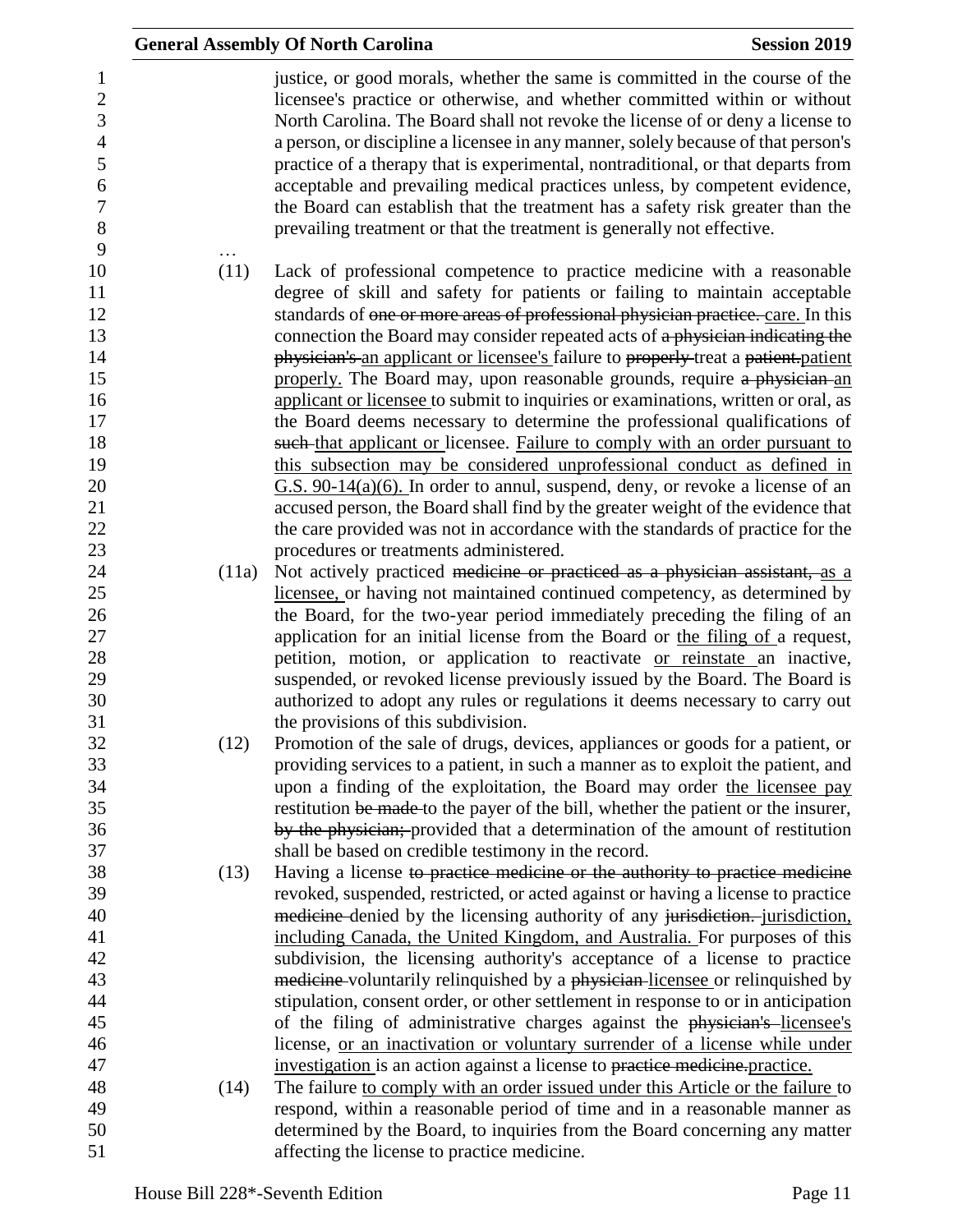|                    | <b>General Assembly Of North Carolina</b>                                                                    | <b>Session 2019</b> |
|--------------------|--------------------------------------------------------------------------------------------------------------|---------------------|
| (15)               | The failure to complete an amount not to exceed 150 hours of continuing                                      |                     |
|                    | medical education during any three consecutive calendar years pursuant to                                    |                     |
|                    | rules adopted by the Board.                                                                                  |                     |
| (16)               | A violation of any provision of this Article.                                                                |                     |
| (17)               | Failure to make reports as required by this Article.                                                         |                     |
|                    | The Board may, in its discretion and upon such terms and conditions and for such period of                   |                     |
|                    | time as it may prescribe, restore a license so revoked or otherwise acted upon, except that no               |                     |
|                    | license that has been revoked shall be restored for a period of two years following the date of              |                     |
| revocation.        |                                                                                                              |                     |
| .                  |                                                                                                              |                     |
| (c)                | A Except as provided in subsection (c1) of this section, a felony conviction shall result                    |                     |
|                    | in the automatic revocation of a license issued by the Board, unless the Board orders otherwise              |                     |
|                    | or receives a request for a hearing from the person within 60 days of receiving notice from the              |                     |
|                    | Board, after the conviction, of the provisions of this subsection. If the Board receives a timely            |                     |
|                    | request for a hearing in such a case, the provisions of G.S. 90-14.2 shall be followed.                      |                     |
| (c1)               | A felony conviction under Article 7B of Chapter 14 of the General Statutes shall result                      |                     |
|                    | in the automatic denial or revocation of a license issued by the Board, and that denial or                   |                     |
|                    | revocation shall be permanent, and the applicant or licensee shall be ineligible for reapplication,          |                     |
|                    | relicensure, reinstatement, or restoration under subsection $(c2)$ of this section.                          |                     |
| (c2)               | Except as provided in subsection (c1) of this section, where the Board has exercised                         |                     |
|                    | its authority pursuant to this section to revoke a license, the holder of the revoked license will           |                     |
|                    | not be eligible to make an application for reinstatement before two years from the effective date            |                     |
| of the revocation. |                                                                                                              |                     |
|                    |                                                                                                              |                     |
| (g)                | Prior to taking action against any licensee for providing care not in accordance with                        |                     |
|                    | the standards of practice of care for the procedures or treatments administered, the Board shall             |                     |
|                    | whenever practical consult with a licensee who routinely utilizes or is familiar with the same               |                     |
|                    | modalities and who has an understanding of the standards of practice for the modality                        |                     |
|                    | administered. Information obtained as result of the consultation shall be available to the licensee          |                     |
|                    | at the informal nonpublic precharge conference.                                                              |                     |
|                    |                                                                                                              |                     |
| (i)                | At the time of first communication from the Board or agent of the Board to a licensee                        |                     |
|                    | regarding a complaint or investigation, the Board shall provide notice in writing to the licensee            |                     |
|                    | that informs the licensee: (i) of the existence of any complaint or other information forming the            |                     |
|                    | basis for the initiation of an investigation; (ii) that the licensee may retain counsel; (iii) how the       |                     |
|                    | Board will communicate with the licensee regarding the investigation or disciplinary proceeding              |                     |
|                    | in accordance with subsections $(m)$ and $(n)$ of this section; $(iv)$ section; $(iv)$ that the licensee has |                     |
|                    | a duty to respond to inquiries from the Board concerning any matter affecting the license, and all           |                     |
|                    | information supplied to the Board and its staff will be considered by the Board in making a                  |                     |
|                    | determination with regard to the matter under investigation; (v) that the Board will complete its            |                     |
|                    | investigation within six months or provide an explanation as to why it must be extended; and (vi)            |                     |
|                    | that if the Board makes a decision to initiate public disciplinary proceedings, the licensee may             |                     |
|                    | request in writing an informal nonpublic precharge conference.                                               |                     |
| (i)                | After the Board has made a nonpublic determination to initiate disciplinary                                  |                     |
|                    | proceedings, but before public charges have been issued, the licensee requesting so in writing,              |                     |
|                    | shall be entitled to an informal nonpublic precharge conference. At least five days prior to the             |                     |
|                    | informal nonpublic precharge conference, the Board will provide to the licensee the following:               |                     |
|                    | (i) all relevant information obtained during an investigation, including exculpatory evidence                |                     |
|                    | except for information that would identify an anonymous complainant; (ii) the substance of any               |                     |
|                    | written expert opinion that the Board relied upon, not including information that would identify             |                     |
|                    | an anonymous complainant or expert reviewer; (iii) notice that the licensee may retain counsel,              |                     |
|                    |                                                                                                              |                     |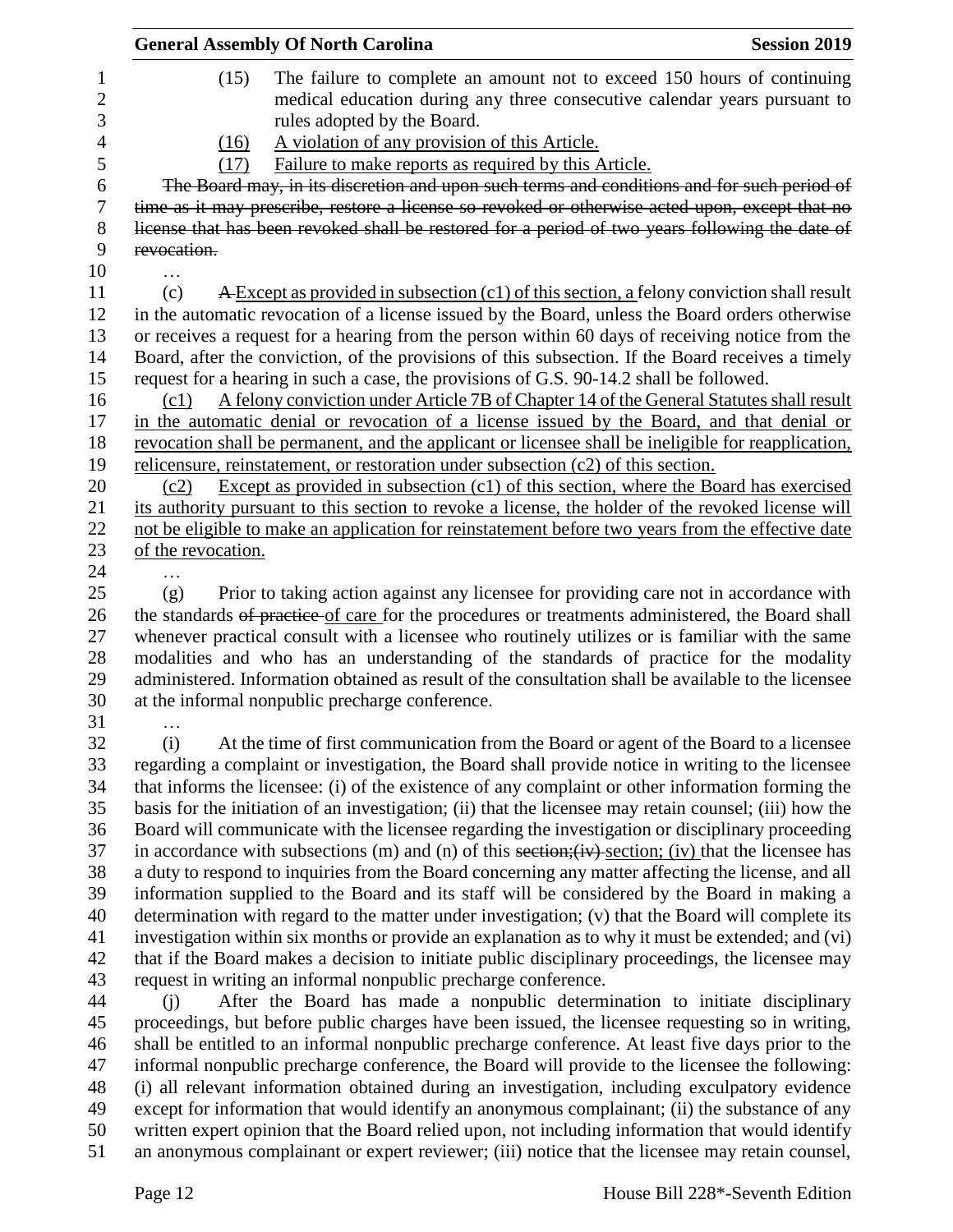#### **General Assembly Of North Carolina Session 2019 Session 2019**

 and if the licensee retains counsel all communications from the Board or agent of the Board regarding the disciplinary proceeding will be made through the licensee's counsel; (iv) notice that if a Board member initiated the investigation then that Board member will not participate in the adjudication of the matter before the Board or hearing committee; (v) notice that the Board may use an administrative law judge or designate hearing officers to conduct hearings as a hearing committee to take evidence; (vi) notice that the hearing shall proceed in the manner prescribed in Article 3A of Chapter 150B of the General Statutes and as otherwise provided in this Article; and (vii) any Board member who serves as a hearing officer in this capacity shall not serve as part of the quorum that determines the final agency decision. The provisions of this section do not apply where the Board has exercised its authority under G.S. 150B-3(c) and issued an order of summary suspension. 12 (k) Unless the conditions specified in G.S.  $150B-3(c)$  exist, the Board shall not When the Board has made a determination that the public health, safety, or welfare requires emergency action, the Board may seek to require of a licensee the taking of any action adversely impacting the licensee's medical practice or license without first giving notice of the proposed action, the basis for the proposed action, and information required under subsection (i) of this section. …." **SECTION 27.** G.S. 90-14.1 reads as rewritten: "**§ 90-14.1. Judicial review of Board's decision denying issuance of a license.** 20 Whenever the North Carolina Medical Board has determined that a person who has duly made application to take an examination to be given by the Board showing his education, training and other qualifications required by said Board, or that a person who has taken and passed an examination given by the Board, has failed to satisfy the Board of his qualifications to be 24 examined or an applicant fails to satisfy the Board of the applicant's qualifications to be issued a 25 license, for any cause other than failure to pass an examination, the Board shall immediately notify such person of its decision, and indicate in what respect the applicant has so failed to satisfy the Board. Such applicant shall be given a formal hearing before the Board upon request 28 of such applicant filed with or mailed by registered mail to the secretary of the Board at Raleigh, 29 North Carolina, within 10 days after receipt of the Board's decision, stating the reasons for such request. The Board shall within 20 days of receipt of such request notify such applicant of the time and place of a public hearing, which shall be held within a reasonable time. The burden of 32 satisfying the Board of his the applicant's qualifications for licensure shall be upon the applicant. 33 Following such hearing, the Board shall determine whether the applicant is qualified to be 34 examined or is entitled to be licensed as the case may be. licensed. Any such decision of the 35 Board shall be subject to judicial review upon appeal to the Superior Court of Wake County superior court of the county where the Board is located upon the filing with the Board of a written notice of appeal with exceptions taken to the decision of the Board within 20 days after service of notice of the Board's final decision. Within 30 days after receipt of notice of appeal, the 39 secretary of the Board shall certify to the clerk of the Superior Court of Wake County superior court of the county where the Board is located the record of the case which shall include a copy of the notice of hearing, a transcript of the testimony and evidence received at the hearing, a copy of the decision of the Board, and a copy of the notice of appeal and exceptions. Upon appeal the case shall be heard by the judge without a jury, upon the record, except that in cases of alleged omissions or errors in the record, testimony may be taken by the court. The decision of the Board shall be upheld unless the substantial rights of the applicant have been prejudiced because the decision of the Board is in violation of law or is not supported by any evidence admissible under 47 this Article, or is arbitrary or capricious. Each party to the review proceeding may appeal to the Supreme Court as hereinafter provided in G.S. 90-14.11." **SECTION 28.** G.S. 90-14.2(a) reads as rewritten:

 "(a) Before the Board shall take disciplinary action against any license granted by it, the 51 licensee shall be given a written notice indicating the charges made against the licensee, which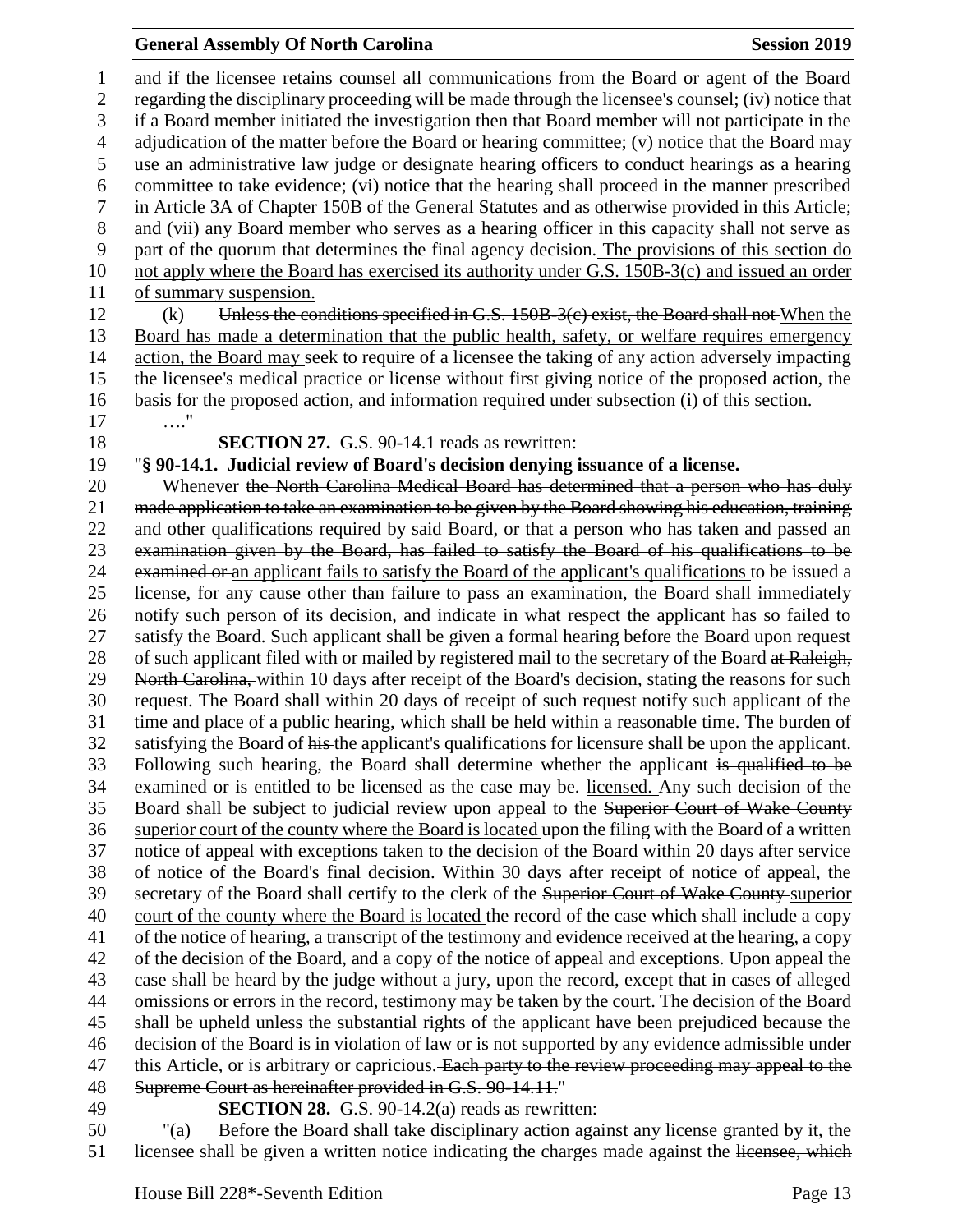### **General Assembly Of North Carolina Session 2019**

| 1              | notice may be prepared by a committee or one or more members of the Board designated by the                                                         |
|----------------|-----------------------------------------------------------------------------------------------------------------------------------------------------|
| $\mathbf{2}$   | Board, licensee and stating that the licensee will be given an opportunity to be heard concerning                                                   |
| 3              | the charges at a time and place stated in the notice, or at a time and place to be thereafter                                                       |
| $\overline{4}$ | designated by the Board, and the Board shall hold a public hearing not less than 30 days from the                                                   |
| 5              | date of the service of notice upon the licensee, at which the licensee may appear personally and                                                    |
| 6              | through counsel, may cross examine witnesses and present evidence in the licensee's own behalf.                                                     |
| $\tau$         | A licensee who is mentally incompetent shall be represented at such hearing and shall be served                                                     |
| 8              | with notice as herein provided by and through a guardian ad litem appointed by the clerk of the                                                     |
| 9              | court of the county in which the licensee resides. The licensee may file written answers to the                                                     |
| 10             | charges within 30 days after the service of the notice, which answer shall become a part of the                                                     |
| 11             | record but shall not constitute evidence in the case."                                                                                              |
| 12             | SECTION 29. G.S. 90-14.5 reads as rewritten:                                                                                                        |
| 13<br>14       | Use of hearing committee and depositions; recommended decisions;<br>$\sqrt{8}$ 90-14.5.<br>appointment of hearing officers.                         |
| 15             |                                                                                                                                                     |
| 16             | The Board may use an administrative law judge consistent with Article 3A of Chapter<br>$\left( a1\right)$                                           |
| 17             | 150B of the General Statutes in lieu of a hearing committee so long as the Board has not solely                                                     |
| 18             | alleged that the licensee failed to meet an applicable standard of medical-care. Notwithstanding                                                    |
| 19             | this subsection, the Board may use an administrative law judge consistent with Article 3A of                                                        |
| 20             | Chapter 150B of the General Statutes if the licensee is a current or former Board member.                                                           |
| 21             | Evidence and testimony may be presented at hearings before the Board or a hearing<br>$\bigoplus$                                                    |
| 22             | committee in the form of depositions before any person authorized to administer oaths in                                                            |
| 23             | accordance with the procedure for the taking of depositions in civil actions in the superior court.                                                 |
| 24             | . "                                                                                                                                                 |
| 25             | <b>SECTION 30.</b> G.S. 90-14.6 reads as rewritten:                                                                                                 |
| 26             | "§ 90-14.6. Evidence admissible.                                                                                                                    |
| 27             |                                                                                                                                                     |
| 28             | Evidence and testimony may be presented at hearings before the Board or a hearing<br>(c1)                                                           |
| 29             | committee in the form of depositions before any person authorized to administer oaths in                                                            |
| 30             | accordance with the procedure for the taking of depositions in civil actions in the superior court.                                                 |
| 31             | When evidence is not reasonably available under the Rules of Civil Procedure and<br>(d)                                                             |
| 32             | Rules of Evidence to show relevant facts, then the most reliable and substantial evidence                                                           |
| 33             | available shall be admitted. At the discretion of the presiding officer of the hearing, the Board                                                   |
| 34             | may receive witness testimony at a hearing by means of telephone or videoconferencing."                                                             |
| 35<br>36       | <b>SECTION 31.</b> G.S. 90-14.8(b) reads as written:<br>A licensee against whom any public disciplinary sanction is imposed by the Board<br>" $(b)$ |
| 37             | may obtain a review of the decision of the Board in the Superior Court of Wake County, superior                                                     |
| 38             | court of the county where the Board is located or the county in which the licensee resides, upon                                                    |
| 39             | filing with the secretary of the Board a written notice of appeal within 30 days after the date of                                                  |
| 40             | the service of the decision of the Board, stating all exceptions taken to the decision of the Board                                                 |
| 41             | and indicating the court in which the appeal is to be heard. The court shall schedule and hear the                                                  |
| 42             | case within six months of the filing of the appeal."                                                                                                |
| 43             | <b>SECTION 32.</b> G.S. 90-14.13 reads as rewritten:                                                                                                |
| 44             | Reports of disciplinary action by health care institutions; reports of<br>$\frac{1}{2}$ 90-14.13.                                                   |
| 45             | professional liability insurance awards or settlements; immunity from liability.                                                                    |
| 46             | The chief administrative officer of every licensed hospital or other health care<br>(a)                                                             |
| 47             | institution, including Health Maintenance Organizations, as defined in G.S. 58-67-5, preferred                                                      |
| 48             | providers, as defined in G.S. 58-50-56, and all other provider organizations that issue credentials                                                 |
| 49             | to physicians who practice medicine in the State, persons licensed under this Article shall, after                                                  |
| 50             | consultation with the chief of staff of that institution, report to the Board the following actions                                                 |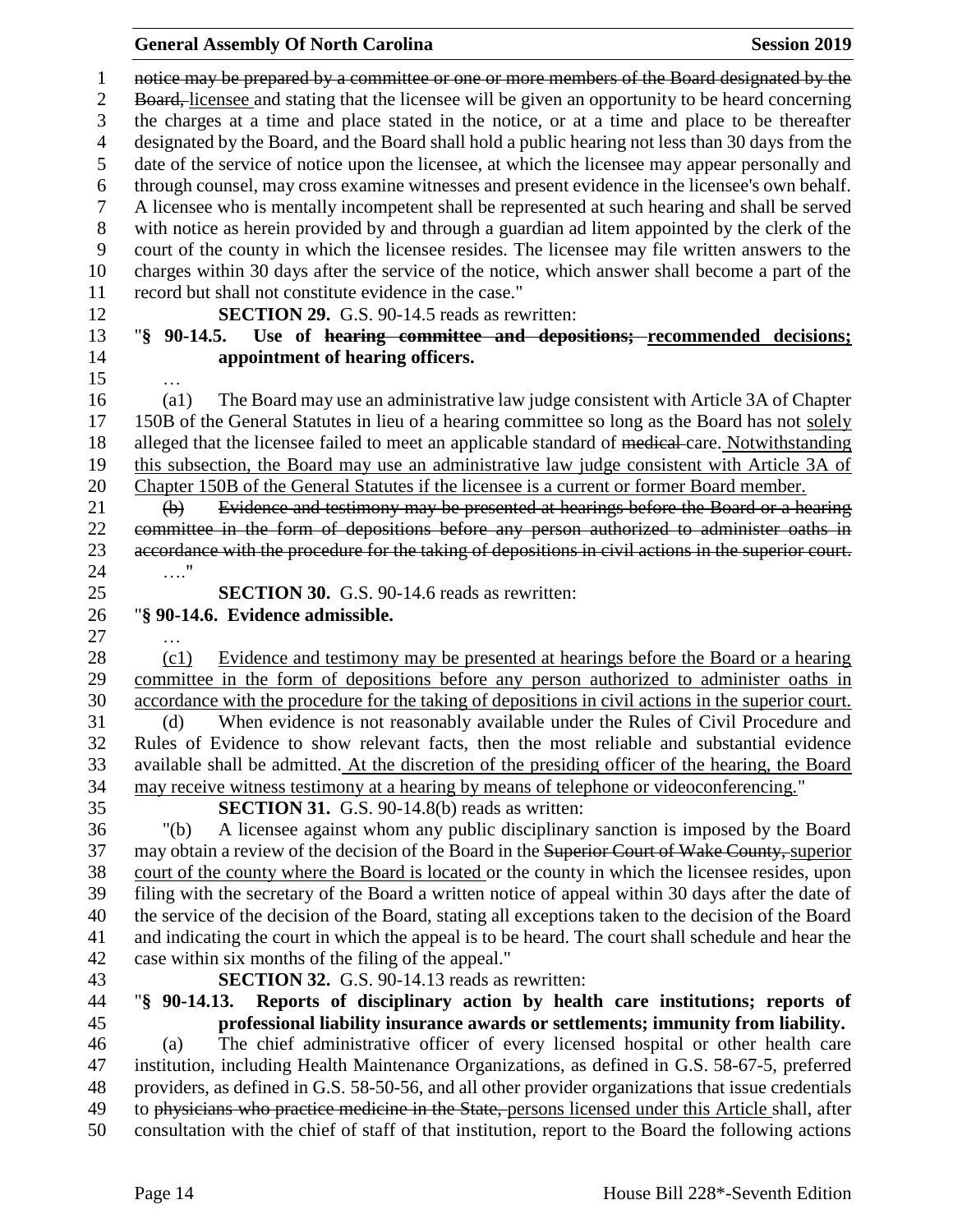|                                      |          | <b>General Assembly Of North Carolina</b>                                                                                                | <b>Session 2019</b> |
|--------------------------------------|----------|------------------------------------------------------------------------------------------------------------------------------------------|---------------------|
| action takes effect:                 |          | involving a physician's privileges to practice in that institution within 30 days of the date that the                                   |                     |
|                                      | (1)      | A summary revocation, summary suspension, or summary limitation of                                                                       |                     |
|                                      |          | privileges, regardless of whether the action has been finally determined.                                                                |                     |
|                                      | (2)      | A revocation, suspension, or limitation of privileges that has been finally<br>determined by the governing body of the institution.      |                     |
|                                      | (3)      | A resignation from practice or voluntary reduction of privileges-privileges                                                              |                     |
|                                      |          | while under investigation or threat of investigation.                                                                                    |                     |
|                                      | (4)      | Any action reportable pursuant to Title IV of P.L. 99-660, the Health Care                                                               |                     |
|                                      |          | Quality Improvement Act of 1986, as amended, not otherwise reportable<br>under subdivisions $(1)$ , $(2)$ , or $(3)$ of this subsection. |                     |
| (a1)                                 |          | A hospital is not required to report: report any of the following:                                                                       |                     |
|                                      | (1)      | The suspension or limitation of a physician's licensee's privileges for failure                                                          |                     |
|                                      |          | to timely complete medical records.complete medical records in a timely                                                                  |                     |
|                                      |          | manner.                                                                                                                                  |                     |
|                                      | (2)      | A resignation from practice due solely to the physician's licensee's completion                                                          |                     |
|                                      |          | of a medical residency, internship, or fellowship.                                                                                       |                     |
|                                      |          | The Board is authorized to adopt rules limiting the reporting requirements of subsection (a)                                             |                     |
| of this section.                     |          |                                                                                                                                          |                     |
|                                      |          |                                                                                                                                          |                     |
| (b)                                  |          | Any licensed physician licensee who does not possess professional liability insurance                                                    |                     |
|                                      |          | insurance, or possess professional liability insurance from entities not owned and operated within                                       |                     |
|                                      |          | this State, shall report to the Board any award of damages or any settlement of any malpractice                                          |                     |
|                                      |          | complaint affecting his or her practice within 30 days of the award or settlement.                                                       |                     |
| (c)                                  |          | The chief administrative officer of each insurance company providing professional                                                        |                     |
|                                      |          | liability insurance for physicians who practice medicine in North Carolina, persons licensed                                             |                     |
|                                      |          | under this Article, the administrative officer of the Liability Insurance Trust Fund Council created                                     |                     |
|                                      |          | by G.S. 116-220, and the administrative officer of any trust fund or other fund operated or                                              |                     |
|                                      |          | administered by a hospital authority, group, or provider shall report to the Board within 30 days                                        |                     |
| any of the following:                |          |                                                                                                                                          |                     |
|                                      | (1)      | Any award of damages or settlement of any claim or lawsuit affecting or                                                                  |                     |
|                                      |          | involving a person licensed under this Article licensee that it insures.                                                                 |                     |
|                                      | (2)      | Any cancellation or nonrenewal of its professional liability coverage of a                                                               |                     |
|                                      |          | physician, licensee, if the cancellation or nonrenewal was for cause.                                                                    |                     |
|                                      | (3)      | A malpractice payment that is reportable pursuant to Title IV of P.L. 99-660,                                                            |                     |
|                                      |          | the Health Care Quality Improvement Act of 1986, as amended, not otherwise                                                               |                     |
|                                      |          | reportable under subdivision $(1)$ or $(2)$ of this subsection.                                                                          |                     |
|                                      |          | For the purposes of this subsection, a "claim" means an oral or written request for                                                      |                     |
|                                      |          | compensation made by a patient or a patient's representative, or an offer of compensation to a                                           |                     |
|                                      |          | patient or a patient's representative, based on a belief that the patient was injured due to care                                        |                     |
|                                      |          | affecting or involving a licensee. The Board shall determine whether the patient's care affected                                         |                     |
|                                      |          | or involved a licensee under this Article.                                                                                               |                     |
| $\ldots \overset{\shortparallel}{.}$ |          |                                                                                                                                          |                     |
|                                      |          | <b>SECTION 33.</b> G.S. 90-16 reads as rewritten:                                                                                        |                     |
|                                      |          | "§ 90-16. Self-reporting requirements; confidentiality of Board investigative information;                                               |                     |
|                                      |          | cooperation with law enforcement; patient protection; Board to keep public                                                               |                     |
|                                      | records. |                                                                                                                                          |                     |
| (a)                                  |          | The North Carolina Medical Board shall keep a regular record of its proceedings with                                                     |                     |
|                                      |          | the names of the members of the Board present, the names of the applicants for license, present                                          |                     |
|                                      |          | and other information as to its actions. The North Carolina Medical Board shall publish the names                                        |                     |
|                                      |          | of those licensed within 30 days after granting the license.                                                                             |                     |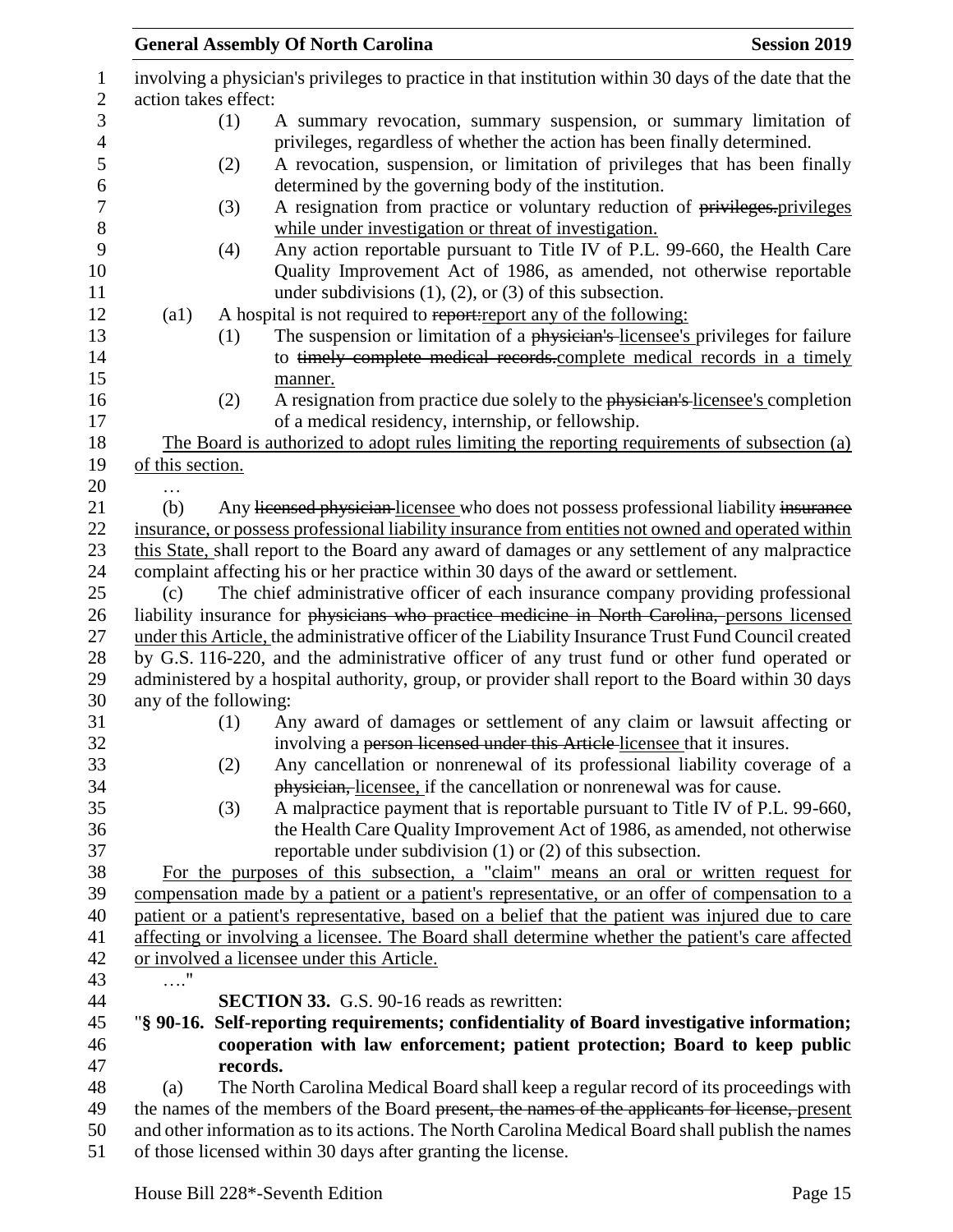… (c) All records, papers, investigative files, investigative reports, other investigative information and other documents containing information in the possession of or received or gathered by the Board, or its members or employees or consultants as a result of investigations, inquiries, assessments, or interviews conducted in connection with a licensing, complaint, assessment, potential impairment matter, disciplinary matter, or report of professional liability insurance awards or settlements pursuant to G.S. 90-14.13, shall not be considered public records within the meaning of Chapter 132 of the General Statutes and are privileged, confidential, and not subject to discovery, subpoena, or other means of legal compulsion for release to any person other than the Board, its employees or consultants involved in the application for license, impairment assessment, or discipline of a license holder, except as provided in subsections (d) 12 and subsection (e1) of this section. For purposes of this subsection, investigative information includes information relating to the identity of, and a report made by, a physician or other person performing an expert review for the Board and transcripts of any deposition taken by Board counsel in preparation for or anticipation of a hearing held pursuant to this Article but not admitted into evidence at the hearing.

(d) Repealed by Session Laws 2016-117, s. 2(o), effective October 1, 2016.

 (e) Information furnished to a licensee or applicant, or counsel for a licensee or applicant, under subsection (d) of this section G.S. 90-14.2(c) shall be subject to discovery or subpoena between and among the parties in a civil case in which the licensee is a party.

…

 (h) If investigative information in the possession of the Board, its employees, or agents indicates that a crime may have been committed, the Board may report the information to the 24 appropriate law enforcement agency agency, the North Carolina Department of Justice, the United States Department of Justice, the United States Attorney, or the district attorney of the district in which the offense was committed.

 (i) The Board shall cooperate with and assist a law enforcement agency agency, the North Carolina Department of Justice, the United States Department of Justice, the United States Attorney, or the district attorney conducting a criminal investigation or prosecution of a licensee by providing information that is relevant to the criminal investigation or prosecution to the investigating agency or district attorney. attorney as required by this subsection. Information disclosed by the Board to an investigative agency or district attorney pursuant to this subsection or subsection (h) of this section remains confidential and may not be disclosed by the investigating agency except as necessary to further the investigation.investigation or prosecution. …

 (k) The Board, its members and staff, may release confidential or nonpublic information to any health care licensure board in this State or another state or authorized Department of Health and Human Services personnel with enforcement or investigative responsibilities about the issuance, denial, annulment, suspension, or revocation of a license, or the voluntary surrender of a license by a licensee of the Board, including the reasons for the action, or an investigative report made by the Board. The Board shall notify the licensee within 60 days after the information is transmitted. A summary of the information that is being transmitted shall be furnished to the licensee. If the licensee requests in writing within 30 days after being notified that the information has been transmitted, the licensee shall be furnished a copy of all information so transmitted. The notice or copies of the information shall not be provided if the information relates to an ongoing criminal investigation by any law enforcement agency or authorized Department of Health and Human Services personnel with enforcement or investigative responsibilities."

**SECTION 34.** G.S. 90-18(c) reads as rewritten:

 "(c) The following shall not constitute practicing medicine or surgery as defined in this Article:

…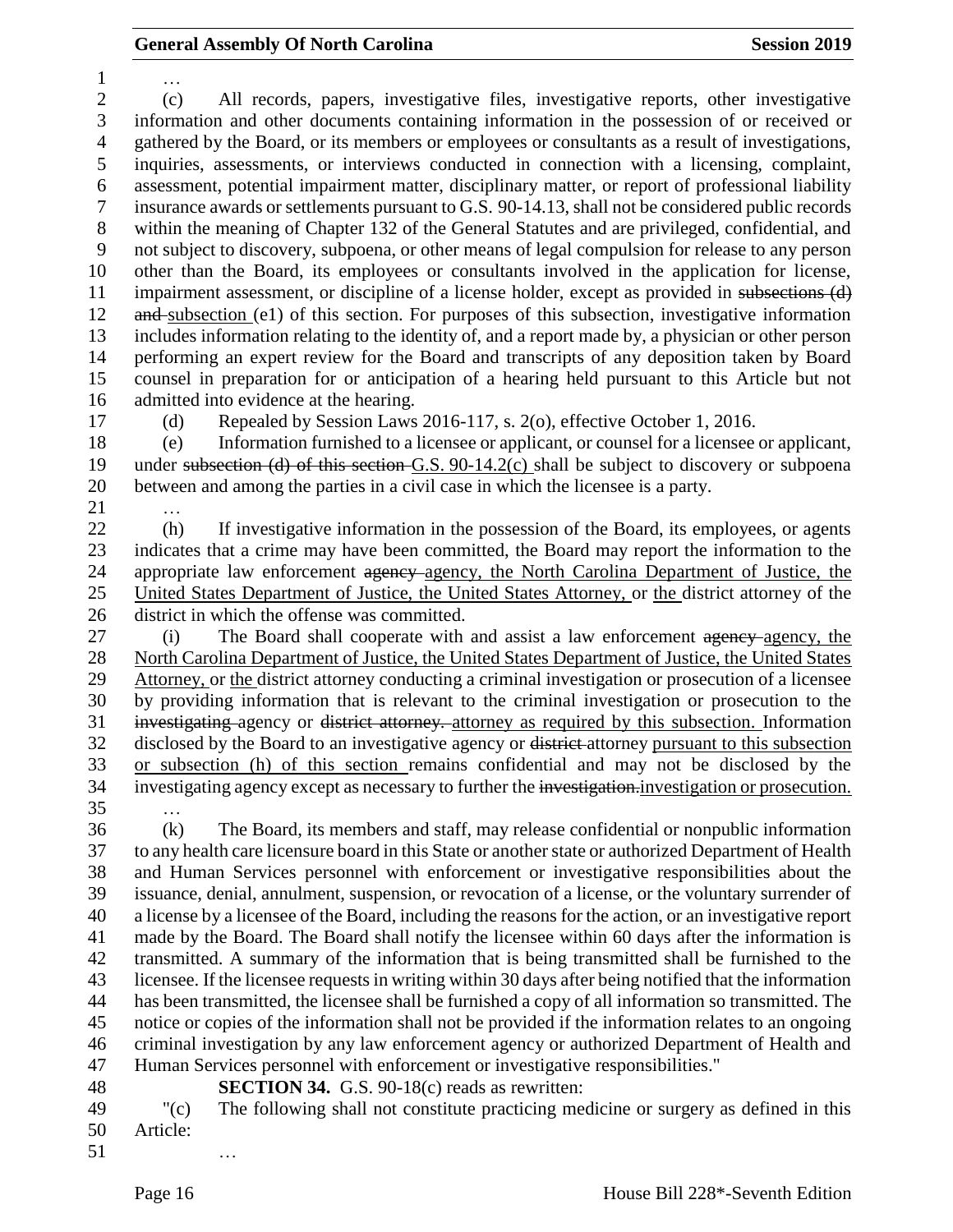|                       | <b>General Assembly Of North Carolina</b><br><b>Session 2019</b>                                                                                                                                                                                                                                                                                                                                                                                                                                                                                                                                                                                                                                                                                                                                                                                                                                                                                                                                                                                                                                                                                                                                                                                                                                                                                                                                                                                                                                                                                                                                                                                                                                      |
|-----------------------|-------------------------------------------------------------------------------------------------------------------------------------------------------------------------------------------------------------------------------------------------------------------------------------------------------------------------------------------------------------------------------------------------------------------------------------------------------------------------------------------------------------------------------------------------------------------------------------------------------------------------------------------------------------------------------------------------------------------------------------------------------------------------------------------------------------------------------------------------------------------------------------------------------------------------------------------------------------------------------------------------------------------------------------------------------------------------------------------------------------------------------------------------------------------------------------------------------------------------------------------------------------------------------------------------------------------------------------------------------------------------------------------------------------------------------------------------------------------------------------------------------------------------------------------------------------------------------------------------------------------------------------------------------------------------------------------------------|
| (9)                   | The practice of osteopathy by any legally licensed osteopath when engaged in<br>the practice of osteopathy as defined by law, and especially G.S. 90-129.                                                                                                                                                                                                                                                                                                                                                                                                                                                                                                                                                                                                                                                                                                                                                                                                                                                                                                                                                                                                                                                                                                                                                                                                                                                                                                                                                                                                                                                                                                                                             |
| (12)                  | Any person practicing radiology as hereinafter defined shall be deemed to be<br>engaged in the practice of medicine within the meaning of this Article.<br>"Radiology" shall be defined as, that method of medical practice in which<br>demonstration and examination of the normal and abnormal structures, parts<br>or functions of the human body are made by use of X ray. Any person shall<br>be regarded as engaged in the practice of radiology who makes or offers to<br>make, for a consideration, a demonstration or examination of a human being<br>or a part or parts of a human body by means of fluoroscopic exhibition or by<br>the shadow imagery registered with photographic materials and the use of X<br>rays; or holds himself out to diagnose or able to make or makes any<br>interpretation or explanation by word of mouth, writing or otherwise of the<br>meaning of such fluoroscopic or registered shadow imagery of any part of the<br>human body by use of X rays; or who treats any disease or condition of the<br>human body by the application of X rays or radium. Nothing in this<br>subdivision shall prevent the practice of radiology by any person licensed<br>under the provisions of Articles 2, 7, 8, and 12A of this Chapter. "Radiology"<br>is a specialty branch of the practice of medicine in which illness or disease is<br>diagnosed or treated using various techniques or modalities, including radiant<br>energy or ionizing radiation, and ultrasound and magnetic resonance. The<br>education and training for the practice of radiology includes extensive study<br>in the physics of radiant energy and medical imaging, radiation protection, |
|                       | and the application of ionizing radiation in the diagnosis and treatment of                                                                                                                                                                                                                                                                                                                                                                                                                                                                                                                                                                                                                                                                                                                                                                                                                                                                                                                                                                                                                                                                                                                                                                                                                                                                                                                                                                                                                                                                                                                                                                                                                           |
|                       | disease.                                                                                                                                                                                                                                                                                                                                                                                                                                                                                                                                                                                                                                                                                                                                                                                                                                                                                                                                                                                                                                                                                                                                                                                                                                                                                                                                                                                                                                                                                                                                                                                                                                                                                              |
| (18)                  | The practice of medicine by any nonregistered physician residing in another<br>state or foreign country who is contacted by one of the physician's regular<br>patients for treatment by use of the Internet or a toll-free telephone number<br>any method of communication while the physician's patient is temporarily in<br>this State.                                                                                                                                                                                                                                                                                                                                                                                                                                                                                                                                                                                                                                                                                                                                                                                                                                                                                                                                                                                                                                                                                                                                                                                                                                                                                                                                                             |
|                       | <b>SECTION 35.</b> G.S. 90-18.1 reads as rewritten:                                                                                                                                                                                                                                                                                                                                                                                                                                                                                                                                                                                                                                                                                                                                                                                                                                                                                                                                                                                                                                                                                                                                                                                                                                                                                                                                                                                                                                                                                                                                                                                                                                                   |
| (a)                   | "§ 90-18.1. Limitations on physician assistants.<br>Any person who is licensed under the provisions of G.S. 90-9.3 to perform medical                                                                                                                                                                                                                                                                                                                                                                                                                                                                                                                                                                                                                                                                                                                                                                                                                                                                                                                                                                                                                                                                                                                                                                                                                                                                                                                                                                                                                                                                                                                                                                 |
| (b)                   | acts, tasks, and functions as an assistant to a physician assistant may use the title "physician<br>assistant". assistant" or "PA." Any other person who uses the title in any form or holds out to be<br>a physician assistant or to be so licensed, shall be deemed to be in violation of this Article.<br>Physician assistants are authorized to write prescriptions for drugs under the                                                                                                                                                                                                                                                                                                                                                                                                                                                                                                                                                                                                                                                                                                                                                                                                                                                                                                                                                                                                                                                                                                                                                                                                                                                                                                           |
| following conditions: |                                                                                                                                                                                                                                                                                                                                                                                                                                                                                                                                                                                                                                                                                                                                                                                                                                                                                                                                                                                                                                                                                                                                                                                                                                                                                                                                                                                                                                                                                                                                                                                                                                                                                                       |
| $\left(3\right)$      | The North Carolina Medical Board has assigned an identification number to<br>the physician assistant which is shown on the written prescription.                                                                                                                                                                                                                                                                                                                                                                                                                                                                                                                                                                                                                                                                                                                                                                                                                                                                                                                                                                                                                                                                                                                                                                                                                                                                                                                                                                                                                                                                                                                                                      |
| (d)                   | Physician assistants are authorized to order medications, tests and treatments in<br>hospitals, clinics, nursing homes, and other health facilities under the following conditions:                                                                                                                                                                                                                                                                                                                                                                                                                                                                                                                                                                                                                                                                                                                                                                                                                                                                                                                                                                                                                                                                                                                                                                                                                                                                                                                                                                                                                                                                                                                   |
| (4)                   | The hospital or other health facility has adopted a written policy, approved by<br>the medical staff after consultation with the nursing administration, policy<br>about ordering medications, tests, and treatments, including procedures for                                                                                                                                                                                                                                                                                                                                                                                                                                                                                                                                                                                                                                                                                                                                                                                                                                                                                                                                                                                                                                                                                                                                                                                                                                                                                                                                                                                                                                                        |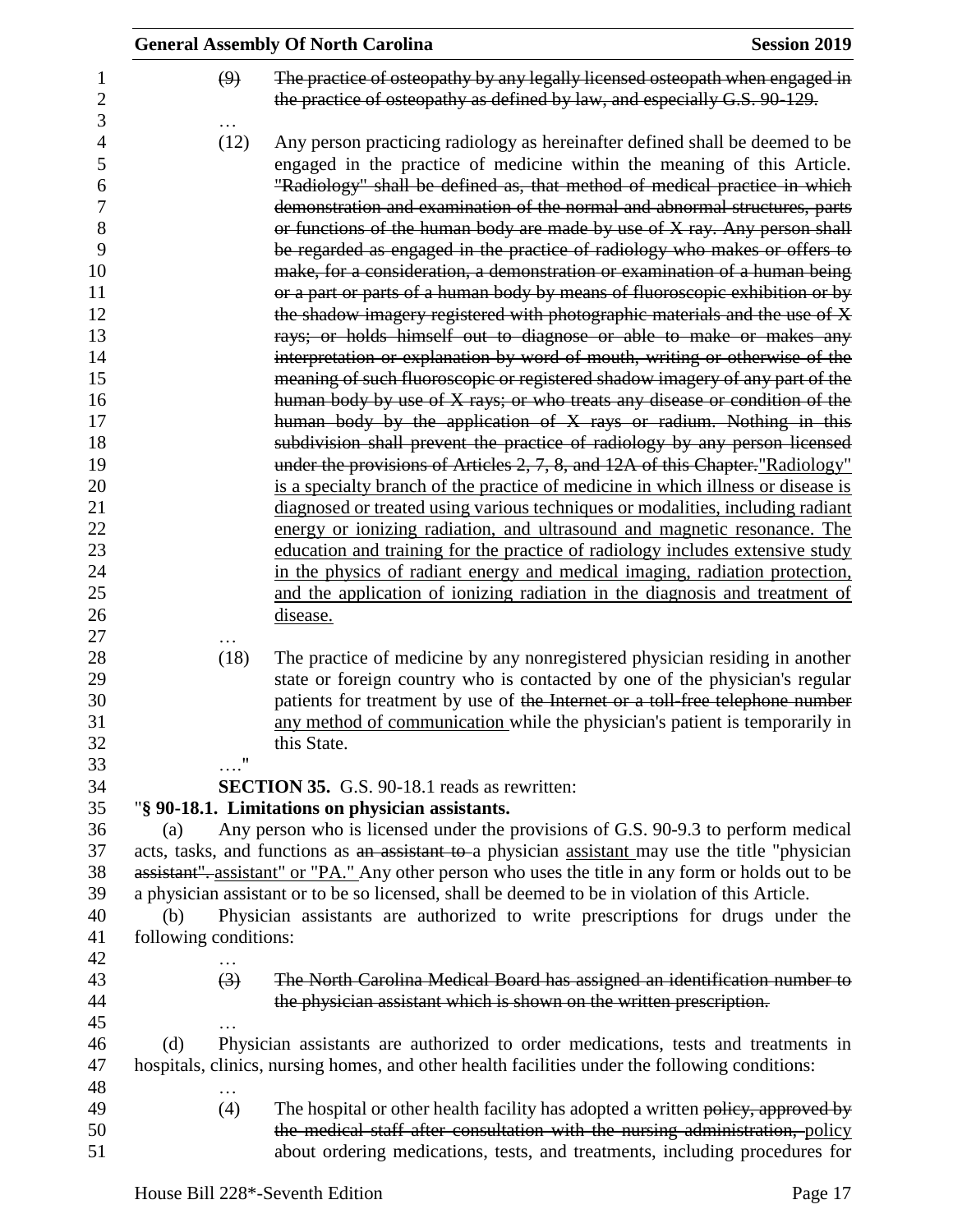|                       |                  | <b>General Assembly Of North Carolina</b>                                                                                                                                    | <b>Session 2019</b> |
|-----------------------|------------------|------------------------------------------------------------------------------------------------------------------------------------------------------------------------------|---------------------|
|                       |                  | verification of the physician assistants' orders by nurses and other facility<br>employees and such other procedures as are in the interest of patient health<br>and safety. |                     |
| (g)                   |                  | Any person who is licensed under G.S. 90-9.3 to perform medical acts, tasks, and                                                                                             |                     |
|                       |                  | functions as an assistant to a physician assistant shall comply with each of the following:                                                                                  |                     |
|                       | (1)              | Maintain a current and active license to practice in this State.                                                                                                             |                     |
|                       | (2)              | Maintain an active registration with the Board.                                                                                                                              |                     |
|                       | (3)              | Have a current Intent to Practice form filed with the Board.                                                                                                                 |                     |
| $\ldots$ "            |                  |                                                                                                                                                                              |                     |
|                       |                  | <b>SECTION 36.</b> G.S. 90-18.2 reads as rewritten:                                                                                                                          |                     |
|                       |                  | "§ 90-18.2. Limitations on nurse practitioners.                                                                                                                              |                     |
| (a)                   |                  | Any nurse approved under the provisions of $G.S. 90-18(14)$ $G.S. 90-18(c)(14)$ to                                                                                           |                     |
|                       |                  | perform medical acts, tasks or functions may use the title "nurse practitioner." Any other person                                                                            |                     |
|                       |                  | who uses the title in any form or holds out to be a nurse practitioner or to be so approved, shall<br>be deemed to be in violation of this Article.                          |                     |
|                       |                  |                                                                                                                                                                              |                     |
| (b)                   |                  | Nurse practitioners are authorized to write prescriptions for drugs under all of the                                                                                         |                     |
| following conditions: | (1)              | The North Carolina Medical Board and Board of Nursing have adopted                                                                                                           |                     |
|                       |                  | regulations developed by a joint subcommittee governing the approval of                                                                                                      |                     |
|                       |                  | individual nurse practitioners to write prescriptions with such limitations as                                                                                               |                     |
|                       |                  | the boards may determine to be in the best interest of patient health and                                                                                                    |                     |
|                       |                  | safety;safety.                                                                                                                                                               |                     |
|                       | (2)              | The nurse practitioner has current approval from the boards; boards.                                                                                                         |                     |
|                       | $\left(3\right)$ | The North Carolina Medical Board has assigned an identification number to                                                                                                    |                     |
|                       |                  | the nurse practitioner which is shown on the written prescription; and                                                                                                       |                     |
|                       | (4)              | The supervising physician has provided to the nurse practitioner written                                                                                                     |                     |
|                       |                  | instructions about indications and contraindications for prescribing drugs and                                                                                               |                     |
|                       |                  | a written policy for periodic review by the physician of the drugs prescribed.                                                                                               |                     |
|                       | (5)              | A nurse practitioner shall personally consult with the supervising physician                                                                                                 |                     |
|                       |                  | prior to prescribing a targeted controlled substance as defined in Article 5 of                                                                                              |                     |
|                       |                  | this Chapter when all of the following conditions apply:                                                                                                                     |                     |
|                       |                  | The patient is being treated by a facility that primarily engages in the<br>a.                                                                                               |                     |
|                       |                  | treatment of pain by prescribing narcotic medications or advertises in                                                                                                       |                     |
|                       |                  | any medium for any type of pain management services.                                                                                                                         |                     |
|                       |                  | The therapeutic use of the targeted controlled substance will or is<br>$\mathbf b$ .                                                                                         |                     |
|                       |                  | expected to exceed a period of 30 days.                                                                                                                                      |                     |
|                       |                  | When a targeted controlled substance prescribed in accordance with this                                                                                                      |                     |
|                       |                  | subdivision is continuously prescribed to the same patient, the nurse                                                                                                        |                     |
|                       |                  | practitioner shall consult with the supervising physician at least once every 90                                                                                             |                     |
|                       |                  | days to verify that the prescription remains medically appropriate for the                                                                                                   |                     |
|                       |                  | patient.                                                                                                                                                                     |                     |
| (c)                   |                  | Nurse practitioners are authorized to compound and dispense drugs under the                                                                                                  |                     |
| following conditions: |                  |                                                                                                                                                                              |                     |
|                       | (1)              | The function is performed under the supervision of a licensed pharmacist; and                                                                                                |                     |
|                       | (2)              | Rules and regulations of the North Carolina Board of Pharmacy governing                                                                                                      |                     |
|                       |                  | this function are complied with.                                                                                                                                             |                     |
| (d)                   |                  | Nurse practitioners are authorized to order medications, tests and treatments in                                                                                             |                     |
|                       |                  | hospitals, clinics, nursing homes and other health facilities under all of the following conditions:                                                                         |                     |
|                       | (1)              | The North Carolina Medical Board and Board of Nursing have adopted                                                                                                           |                     |
|                       |                  | regulations developed by a joint subcommittee governing the approval of                                                                                                      |                     |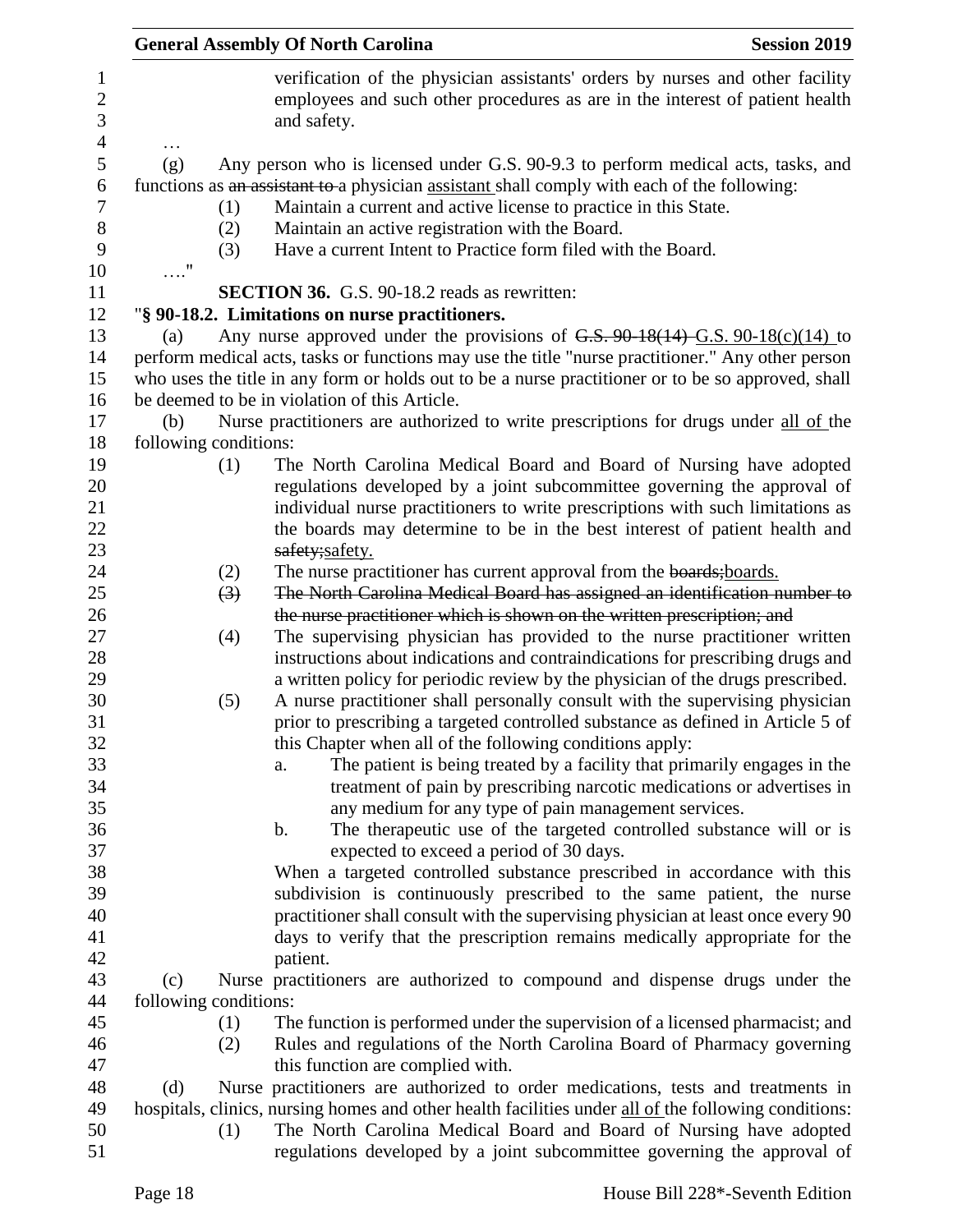|                        |             | <b>General Assembly Of North Carolina</b>                                                                                                                                                                                                                                                                                                                                                                                                                                                           | <b>Session 2019</b> |
|------------------------|-------------|-----------------------------------------------------------------------------------------------------------------------------------------------------------------------------------------------------------------------------------------------------------------------------------------------------------------------------------------------------------------------------------------------------------------------------------------------------------------------------------------------------|---------------------|
|                        |             | individual nurse practitioners to order medications, tests and treatments with<br>such limitations as the boards may determine to be in the best interest of                                                                                                                                                                                                                                                                                                                                        |                     |
|                        |             | patient health and safety; safety.                                                                                                                                                                                                                                                                                                                                                                                                                                                                  |                     |
|                        | (2)<br>(3)  | The nurse practitioner has current approval from the boards; boards.<br>The supervising physician has provided to the nurse practitioner written<br>instructions about ordering medications, tests and treatments, and when<br>appropriate, specific oral or written instructions for an individual patient, with<br>provision for review by the physician of the order within a reasonable time, as<br>determined by the Board, after the medication, test or treatment is ordered;<br>andordered. |                     |
|                        | (4)         | The hospital or other health facility has adopted a written policy, approved by<br>the medical staff after consultation with the nursing administration, about                                                                                                                                                                                                                                                                                                                                      |                     |
|                        |             | ordering medications, tests and treatments, including procedures for<br>verification of the nurse practitioners' orders by nurses and other facility                                                                                                                                                                                                                                                                                                                                                |                     |
|                        |             | employees and such other procedures as are in the interest of patient health<br>and safety.                                                                                                                                                                                                                                                                                                                                                                                                         |                     |
| $\ldots$ "             |             |                                                                                                                                                                                                                                                                                                                                                                                                                                                                                                     |                     |
|                        |             | <b>SECTION 37.</b> G.S. 90-18.3 reads as rewritten:                                                                                                                                                                                                                                                                                                                                                                                                                                                 |                     |
|                        |             | "§ 90-18.3. Physical Medical or physical examination by nurse practitioners and physician                                                                                                                                                                                                                                                                                                                                                                                                           |                     |
|                        | assistants. |                                                                                                                                                                                                                                                                                                                                                                                                                                                                                                     |                     |
| (a)                    |             | Whenever a statute or State agency rule requires that a medical or physical                                                                                                                                                                                                                                                                                                                                                                                                                         |                     |
|                        |             | examination shall be conducted by a physician, the examination may be conducted and the form                                                                                                                                                                                                                                                                                                                                                                                                        |                     |
|                        |             | signed by a nurse practitioner or a physician's physician assistant, and a physician need not be                                                                                                                                                                                                                                                                                                                                                                                                    |                     |
|                        |             | present. Nothing in this section shall otherwise change the scope of practice of a nurse                                                                                                                                                                                                                                                                                                                                                                                                            |                     |
|                        |             | practitioner or a physician's physician assistant, as defined by G.S. 90-18.1 and G.S. 90-18.2,                                                                                                                                                                                                                                                                                                                                                                                                     |                     |
| respectively.          |             |                                                                                                                                                                                                                                                                                                                                                                                                                                                                                                     |                     |
| $\ldots$ "             |             | <b>SECTION 38.</b> G.S. 90-18.7 is repealed.                                                                                                                                                                                                                                                                                                                                                                                                                                                        |                     |
|                        |             | PART II. PROFESSIONAL CORPORATION ACT                                                                                                                                                                                                                                                                                                                                                                                                                                                               |                     |
|                        |             | <b>SECTION 39.</b> G.S. 55B-14(c) reads as rewritten:                                                                                                                                                                                                                                                                                                                                                                                                                                               |                     |
| " $(c)$                |             | A professional corporation may also be formed by and between or among:                                                                                                                                                                                                                                                                                                                                                                                                                              |                     |
|                        |             |                                                                                                                                                                                                                                                                                                                                                                                                                                                                                                     |                     |
|                        | (6)         | A physician practicing anesthesiology and any combination of a physician                                                                                                                                                                                                                                                                                                                                                                                                                            |                     |
|                        |             | assistant, an anesthesiology assistant, or a certified nurse anesthetist to render                                                                                                                                                                                                                                                                                                                                                                                                                  |                     |
|                        |             | anesthesia and related medical services that the respective stockholders are                                                                                                                                                                                                                                                                                                                                                                                                                        |                     |
|                        |             | licensed, certified, or otherwise approved to provide.                                                                                                                                                                                                                                                                                                                                                                                                                                              |                     |
|                        | $\ldots$ "  |                                                                                                                                                                                                                                                                                                                                                                                                                                                                                                     |                     |
|                        |             |                                                                                                                                                                                                                                                                                                                                                                                                                                                                                                     |                     |
|                        |             |                                                                                                                                                                                                                                                                                                                                                                                                                                                                                                     |                     |
|                        |             | PART III. EMERGENCY MEDICAL SERVICES ACT                                                                                                                                                                                                                                                                                                                                                                                                                                                            |                     |
|                        |             | <b>SECTION 40.</b> G.S. 143-519(b) reads as rewritten:                                                                                                                                                                                                                                                                                                                                                                                                                                              |                     |
| " $(b)$                |             | The Emergency Medical Services Disciplinary Committee shall consist of seven                                                                                                                                                                                                                                                                                                                                                                                                                        |                     |
|                        |             | members appointed by the Secretary of the Department of Health and Human Services to serve                                                                                                                                                                                                                                                                                                                                                                                                          |                     |
|                        |             | four-year terms. Two of the members shall be currently practicing local EMS physician medical                                                                                                                                                                                                                                                                                                                                                                                                       |                     |
|                        |             | directors. One member each shall be a current or former physician member of the North Carolina                                                                                                                                                                                                                                                                                                                                                                                                      |                     |
|                        |             | Medical Board, a current EMS administrator, a current EMS educator, and two currently                                                                                                                                                                                                                                                                                                                                                                                                               |                     |
|                        |             | practicing and credentialed EMS personnel, one of whom shall be an emergency medical                                                                                                                                                                                                                                                                                                                                                                                                                |                     |
| technician-paramedic." |             |                                                                                                                                                                                                                                                                                                                                                                                                                                                                                                     |                     |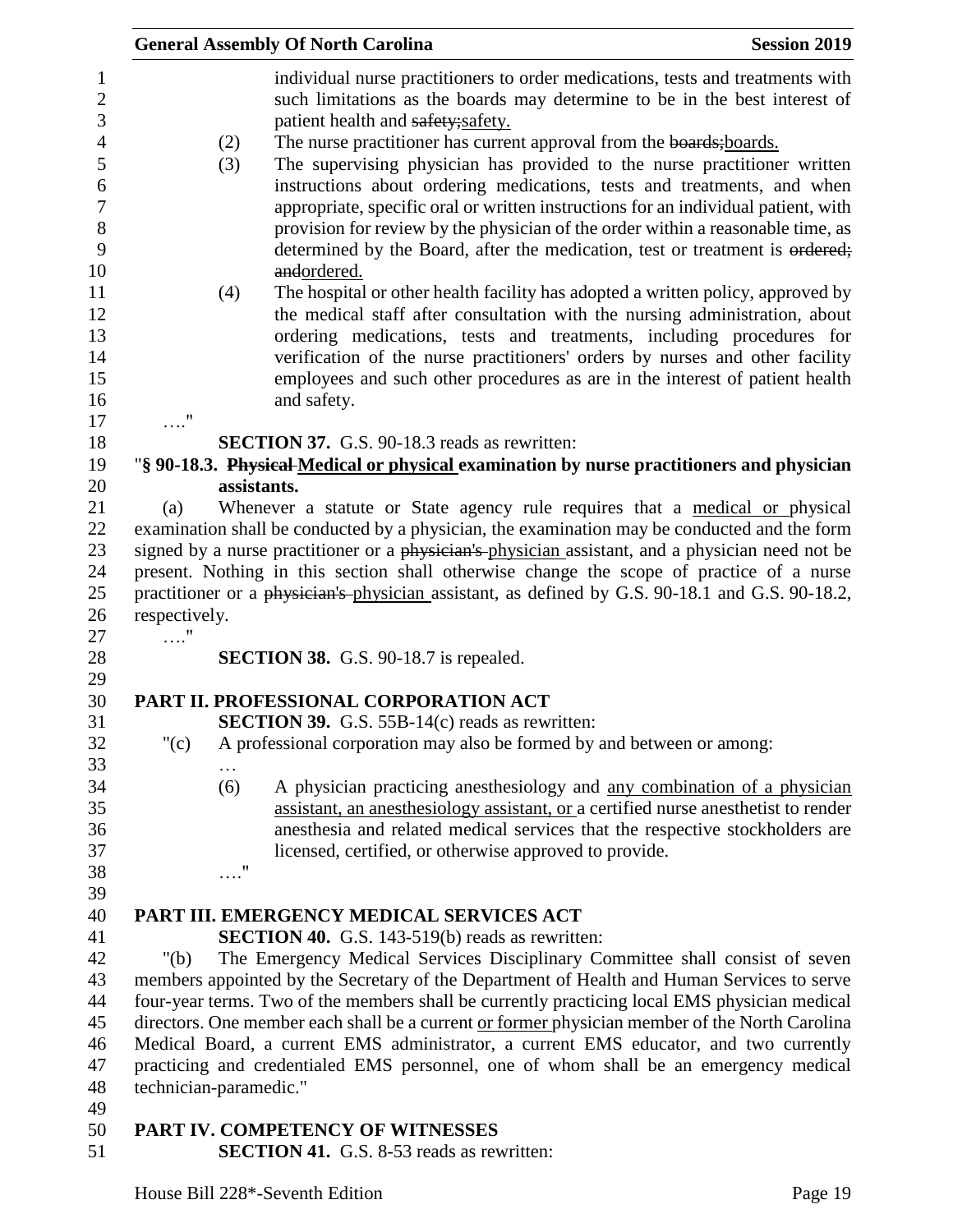#### "**§ 8-53. Communications between physician health care provider and patient.**

2 No person, duly authorized to practice physic or surgery, under Article 1 of Chapter 90 of the General Statutes, shall be required to disclose any information which he may have acquired in attending a patient in a professional character, and which information was necessary to enable him to prescribe for such patient as a physician, or to do any act for him as a surgeon, and no such information shall be considered public records under G.S. 132-1. Confidential information obtained in medical records shall be furnished only on the authorization of the patient, or if deceased, the executor, administrator, or, in the case of unadministered estates, the next of kin. Any resident or presiding judge in the district, either at the trial or prior thereto, or the Industrial Commission pursuant to law may, subject to G.S. 8-53.6, compel disclosure if in his opinion disclosure is necessary to a proper administration of justice. If the case is in district court the judge shall be a district court judge, and if the case is in superior court the judge shall be a superior court judge."

#### **PART V. MEDICAL RECORDS**

**SECTION 42.** G.S. 90-411 reads as rewritten:

### "**§ 90-411. Record copy fee.**

 A health care provider may charge a reasonable fee to cover the costs incurred in searching, handling, copying, and mailing medical records to the patient or the patient's designated 20 representative. The maximum fee for each request shall be seventy-five cents (75 $\varphi$ ) per page for 21 the first 25 pages, fifty cents (50 $\varphi$ ) per page for pages 26 through 100, and twenty-five cents (25 $\varphi$ ) for each page in excess of 100 pages, provided that the health care provider may impose a minimum fee of up to ten dollars (\$10.00), inclusive of copying costs. If requested by the patient or the patient's designated representative, nothing herein shall limit a reasonable professional fee charged by a physician for the review and preparation of a narrative summary of the patient's 26 medical record. This section shall only apply with respect to liability claims for personal injury, and claims for social security disability, except that charges for medical records and reports related to claims under Article 1 of Chapter 97 of the General Statutes shall be governed by the fees established by the North Carolina Industrial Commission pursuant to G.S. 97-26.1. Charges for medical records and reports related to claims under Article 1 of Chapter 97 of the General Statutes shall be governed by the fees established by the North Carolina Industrial Commission pursuant to G.S. 97-26.1. This section shall not apply to Department of Health and Human Services Disability Determination Services requests for copies of medical records made on behalf of an applicant for Social Security or Supplemental Security Income disability." 

### **PART VI. RAPE AND OTHER SEX OFFENSES**

 **SECTION 43.(a)** Article 7B of Chapter 14 of the General Statutes is amended by adding a new section to read:

### "**§ 14-27.33A. Sexual contact or penetration under pretext of medical treatment.**

| 40 | (a) |     | Definitions. – The following definitions apply in this section:                       |
|----|-----|-----|---------------------------------------------------------------------------------------|
| 41 |     | (1) | Incapacitated. $- A$ patient's incapability of appraising the nature of a medical     |
| 42 |     |     | treatment, either because the patient is unconscious or under the influence of        |
| 43 |     |     | an impairing substance, including, but not limited to, alcohol, anesthetics,          |
| 44 |     |     | controlled substances listed under Chapter 90 of the General Statutes, or any         |
| 45 |     |     | other drug or psychoactive substance capable of impairing a person's physical         |
| 46 |     |     | or mental faculties.                                                                  |
| 47 |     | (2) | Medical treatment. – Includes an examination or a procedure.                          |
| 48 |     | (3) | Patient. – A person who has undergone or is seeking to undergo medical                |
| 49 |     |     | treatment.                                                                            |
| 50 |     | (4) | <u>Sexual contact. – The intentional touching of a person's intimate parts or the</u> |
| 51 |     |     | intentional touching of the clothing covering the immediate area of the               |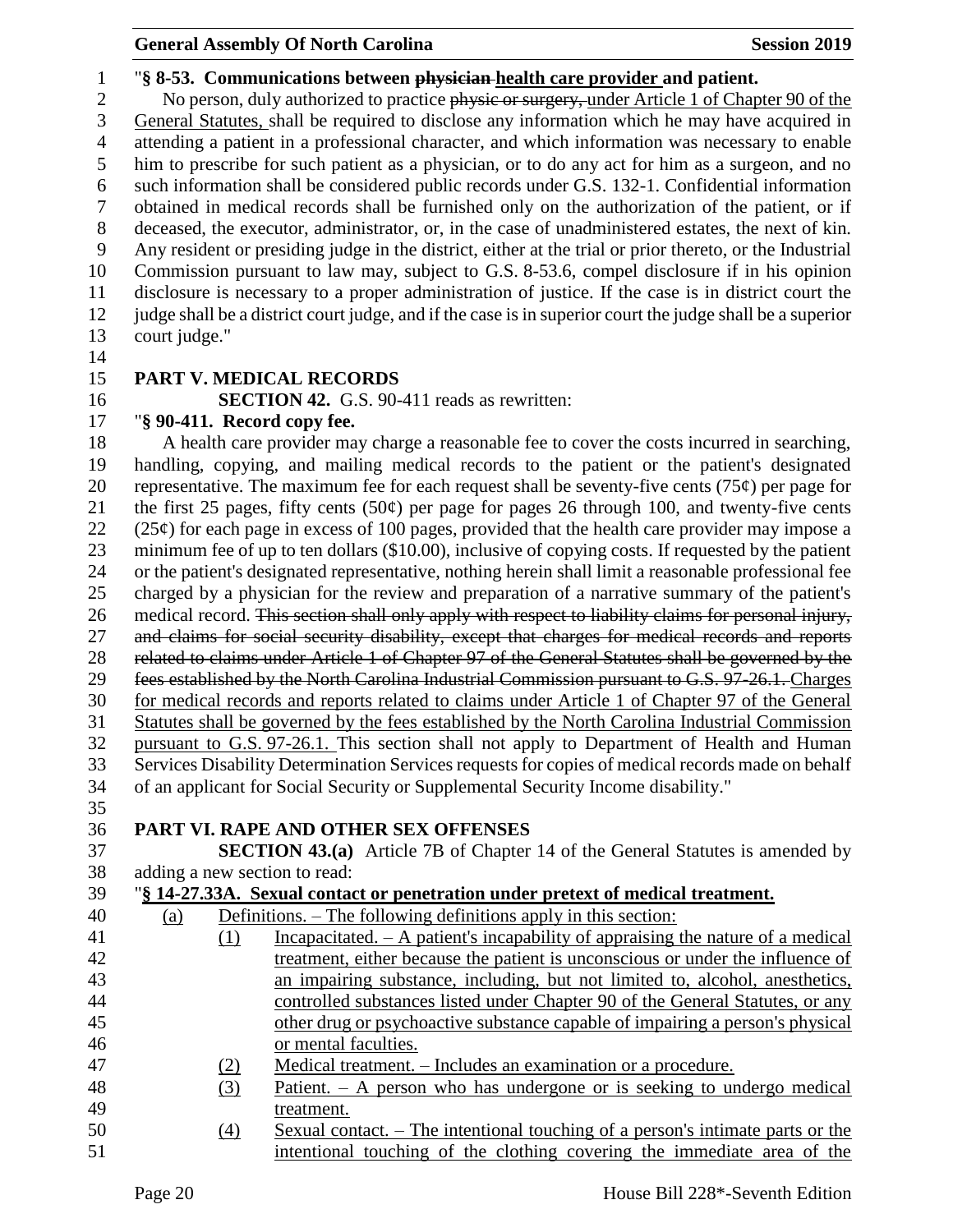|                   | <b>Session 2019</b><br><b>General Assembly Of North Carolina</b>                                       |
|-------------------|--------------------------------------------------------------------------------------------------------|
|                   | person's intimate parts, if that intentional touching can reasonably be                                |
|                   | construed as being for the purpose of sexual arousal or gratification, done for                        |
|                   | a sexual purpose, or done in a sexual manner.                                                          |
| (5)               | Sexual penetration. - Sexual intercourse, cunnilingus, fellatio, anal                                  |
|                   | intercourse, or any other intrusion, however slight, of any part of a person's                         |
|                   | body or of any object into the genital or anal openings of another person's                            |
|                   | body, regardless of whether semen is emitted, if that intrusion can reasonably                         |
|                   | be construed as being for the purpose of sexual arousal or gratification, done                         |
|                   | for a sexual purpose, or done in a sexual manner.                                                      |
| (b)               | Offense; Penalty. – Unless the conduct is covered under some other provision of law                    |
|                   | providing greater punishment, a person who undertakes medical treatment of a patient is guilty         |
|                   | of a Class C felony if the person does any of the following in the course of that medical treatment:   |
| (1)               | Represents to the patient that sexual contact between the person and the                               |
|                   | patient is necessary or will be beneficial to the patient's health and induces the                     |
|                   | patient to engage in sexual contact with the person by means of the                                    |
|                   | representation.                                                                                        |
| (2)               | Represents to the patient that sexual penetration between the person and the                           |
|                   | patient is necessary or will be beneficial to the patient's health and induces the                     |
|                   | patient to engage in sexual penetration with the person by means of the                                |
|                   | representation.                                                                                        |
|                   | Engages in sexual contact with the patient while the patient is incapacitated.                         |
| <u>(3)</u><br>(4) | Engages in sexual penetration with the patient while the patient is                                    |
|                   | incapacitated.                                                                                         |
| (c)               | This section does not prohibit a person from being charged with, convicted of, or                      |
|                   | punished for any other violation of law that is committed by that person while violating this          |
| section.          |                                                                                                        |
| (d)               | The court may order a term of imprisonment imposed for a violation of this section                     |
|                   | to be served consecutively to a term of imprisonment imposed for any other crime, including any        |
|                   | other violation of law arising out of the same transaction as the violation of this section."          |
|                   | <b>SECTION 43.(b)</b> This section becomes effective December 1, 2019, and applies to                  |
|                   | offenses committed on or after that date.                                                              |
|                   |                                                                                                        |
|                   | PART VII. DEATH CERTIFICATES                                                                           |
|                   | <b>SECTION 44.</b> G.S. 130A-115 reads as rewritten:                                                   |
|                   | "§ 130A-115. Death registration.                                                                       |
| .                 |                                                                                                        |
| (c)               | The medical certification shall be completed and signed by the physician in charge of                  |
|                   | the patient's care for the illness or condition which resulted in death, except when the death falls   |
|                   | within the circumstances described in G.S. 130A-383. In the absence of the physician or with the       |
|                   | physician's approval, the certificate may be completed and signed by an associate physician, a         |
|                   | physician assistant in a manner consistent with G.S. 90-18.1(e1), a nurse practitioner in a manner     |
|                   | consistent with G.S. 90-18.2(e1), the chief medical officer of the hospital or facility in which the   |
|                   | death occurred or a physician who performed an autopsy upon the decedent under the following           |
|                   | circumstances: the individual has access to the medical history of the deceased; the individual        |
|                   | has viewed the deceased at or after death; and the death is due to natural causes. In the absence      |
|                   | of a treating physician, physician assistant, or nurse practitioner in charge of the patient's care at |
|                   | the time of death, the chief medical officer of the hospital or facility in which the death occurred,  |
|                   | or a physician performing an autopsy, the death certificate may be completed by any other              |
|                   | physician, physician assistant, or nurse practitioner who undertakes reasonable efforts to             |
|                   | ascertain the events surrounding the patient's death. When specifically approved by the State          |
|                   | Registrar, an electronic signature or facsimile signature of the physician, physician assistant, or    |
|                   |                                                                                                        |